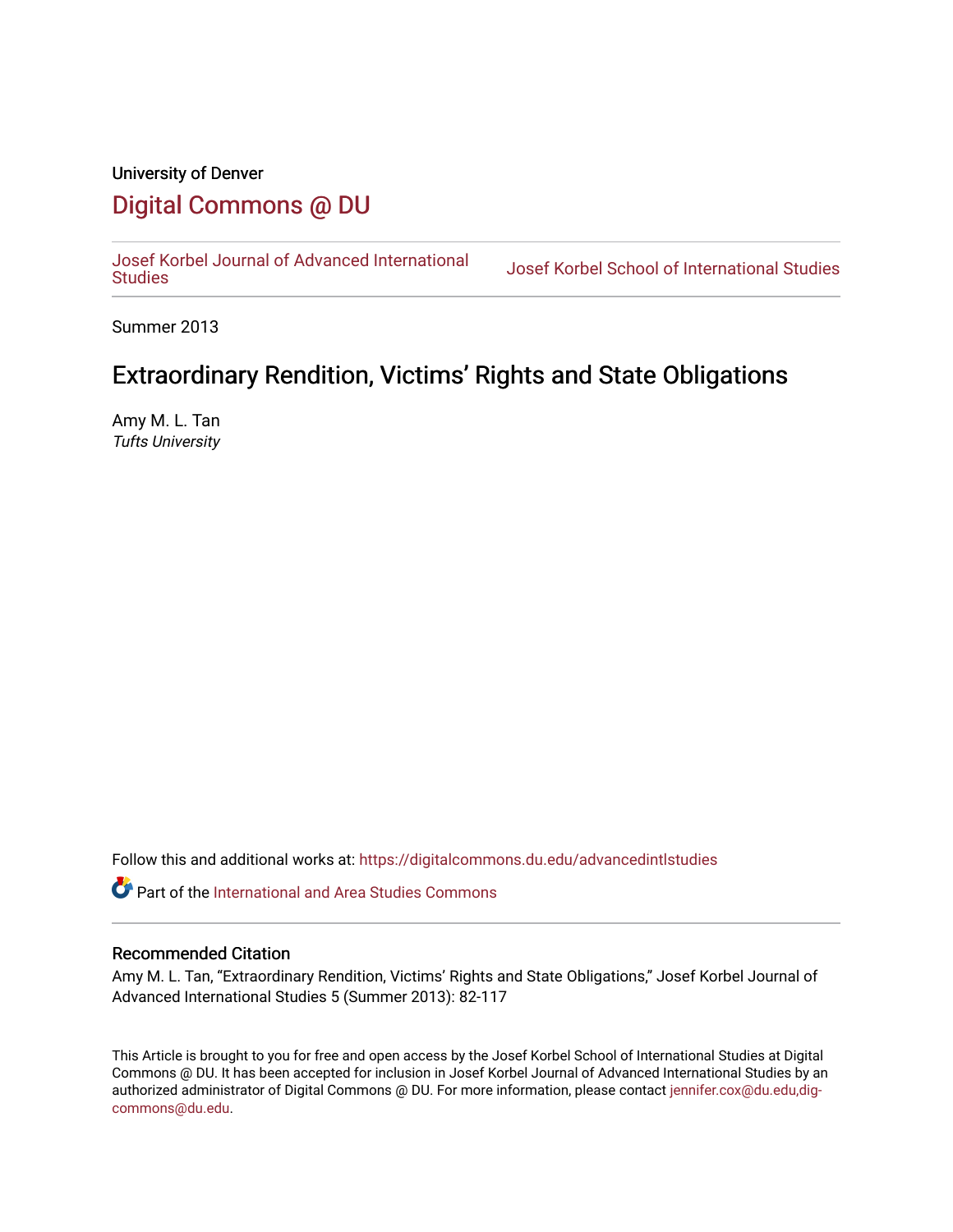Extraordinary Rendition, Victims' Rights and State Obligations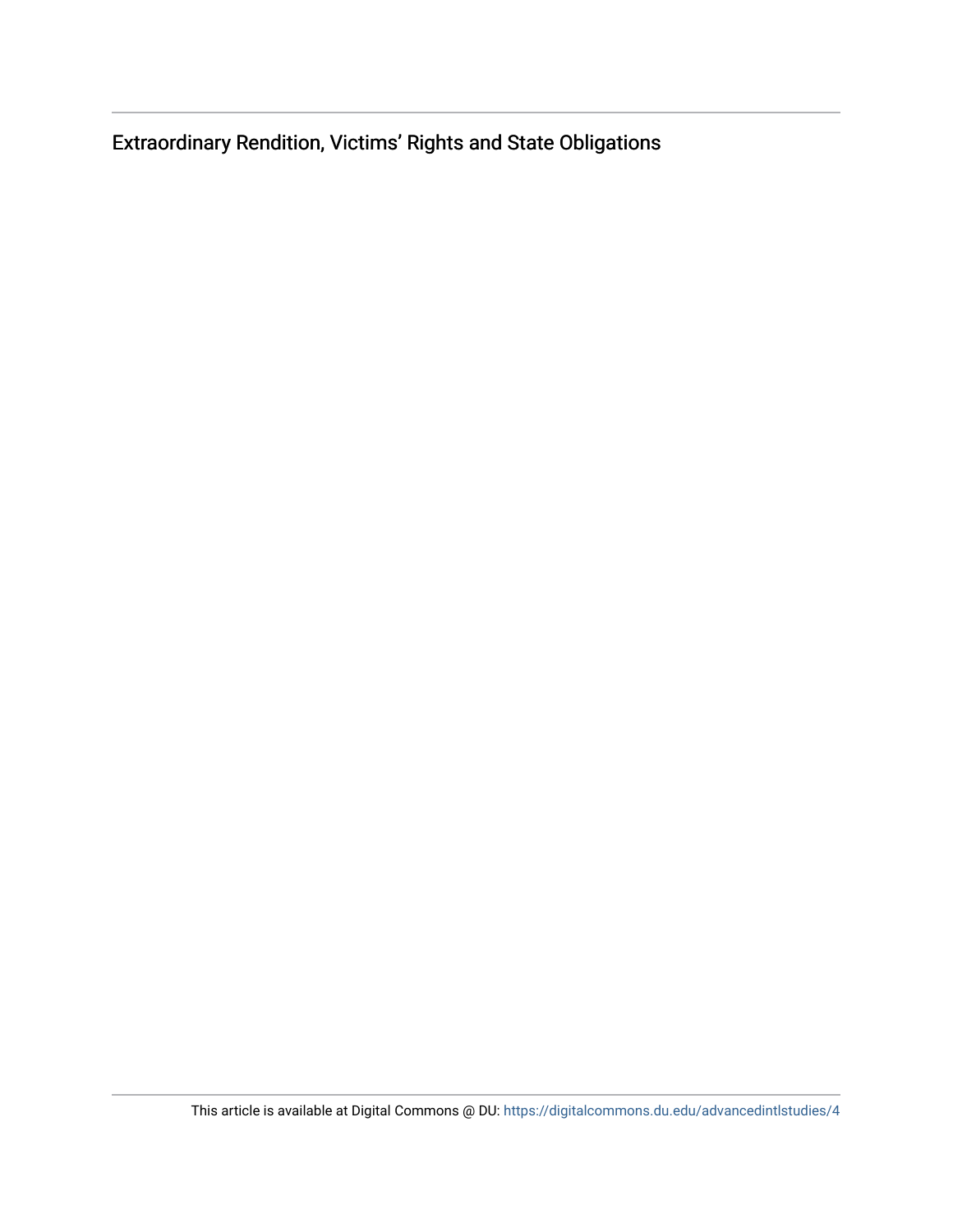# **Extraordinary Rendition, Victims' Rights, and State Obligations**

AMY M. L. TAN The Fletcher School of Law and Diplomacy, Tufts University Master of Arts in Law and Diplomacy

This paper draws on the recently published reports by The Constitution Project's Task Force on Detainee Treatment and the Open Society Justice Initiative to explore the issue of human rights violations committed by the United States and its partners via the extraordinary rendition program. It focuses on two specific human rights violations, torture and *refoulement*, and the legal obligations these violations trigger. It examines the obligation to compensate victims specifically and reviews how former detainees have exercised their rights to reparation. The inquiry reflects on the challenges for those seeking reparation and opportunities for non-state actors to contribute to that effort by supporting documentation, truth-seeking, and truth-telling. The analysis concludes that although progress has been made, reparation efforts have thus far been unable to overcome the gap in accountability for human rights violations resulting from the rendition program, compromising the fulfillment of victims' rights to reparation.<sup>1</sup> \_\_\_\_\_\_\_\_\_\_\_\_\_\_\_\_\_\_\_\_\_\_\_\_\_\_\_\_\_\_\_\_\_\_\_\_\_\_\_\_\_\_\_\_\_\_\_\_\_\_\_\_\_\_\_\_\_\_\_\_\_\_\_\_\_\_\_\_\_\_\_\_\_\_\_\_\_\_

\_\_\_\_\_\_\_\_\_\_\_\_\_\_\_\_\_\_\_\_\_\_\_\_\_\_\_\_\_\_\_\_\_\_\_\_\_\_\_\_\_\_\_\_\_\_\_\_\_\_\_\_\_\_\_\_\_\_\_\_\_\_\_\_\_\_\_\_\_\_\_\_\_\_\_\_\_\_

## **I. Introduction**

**F**ollowing the September 11 terrorist attacks, the United States' intelligence service under President George W. Bush expanded its rendition program for the purpose of detaining suspected terrorists abroad and transferring them to the custody of CIA prisons or third party governments, without legal process, where they were subject to interrogation methods that included torture and other abuses (The Constitution Project 2013, 166; hereafter TCP). In the post 9/11 climate characterized by secrecy, the "gloves [came] off,"<sup>2</sup> and individuals could be picked up anywhere in the world and transferred to unknown locations for interrogation (Priest

<sup>&</sup>lt;sup>1</sup> The author can be contacted at <u>amltan@gmail.com</u>.

 $2$  This was the characterization of Cofer Black, who was head of the CIA Counterterrorist Center in 2002, at the September 26, 2002 joint hearing before the Senate and House Intelligence Committees.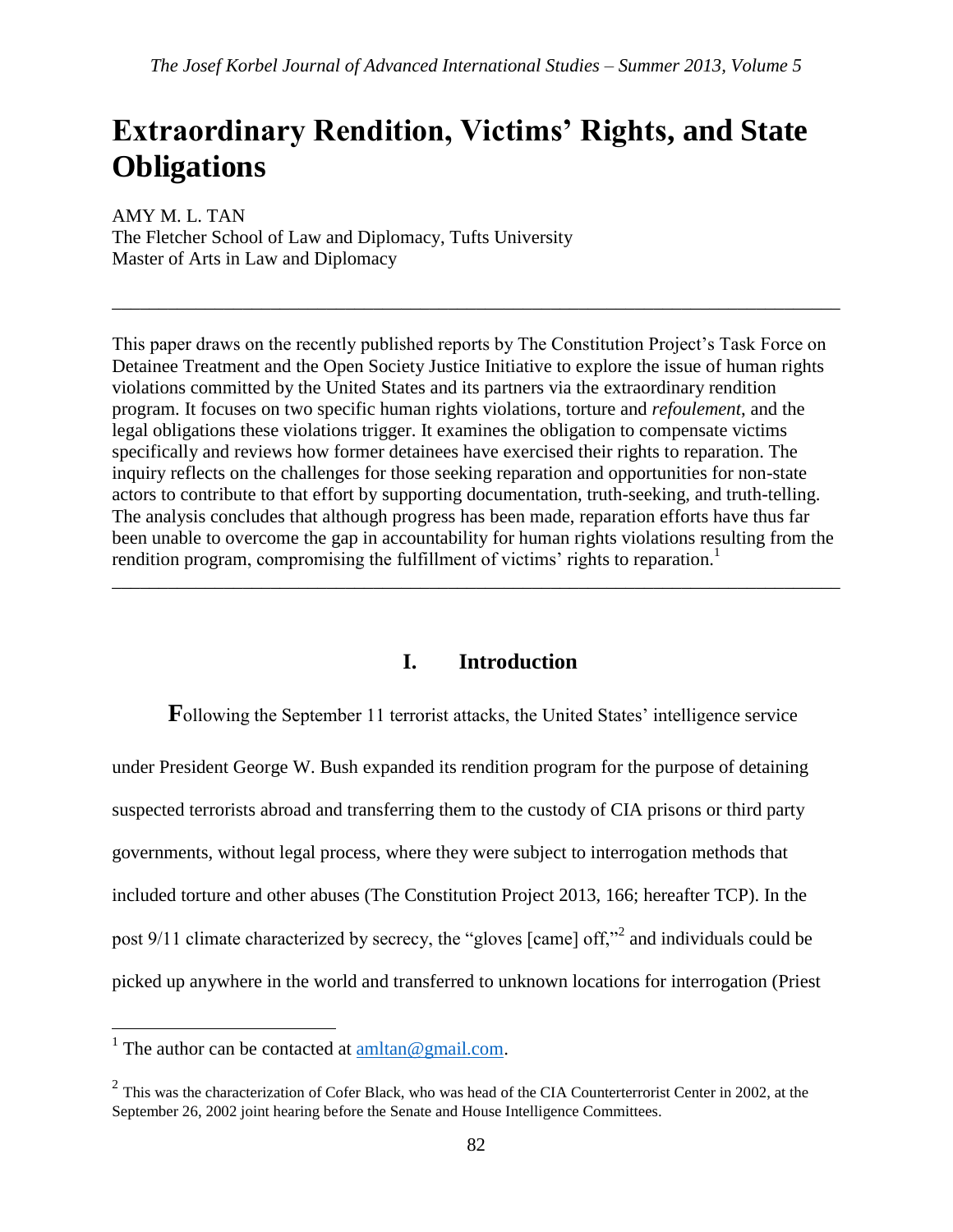and Gellman 2002). This practice was identified as secret detention when it involved CIA custody and extraordinary rendition when it concerned third party custody. Extraordinary rendition has since been called outsourcing torture and torture by proxy (Amnesty International USA 2013; Satterthwaite 2006, 3).<sup>3</sup> As first reported by Dana Priest and Barton Gellman in *The Washington Post* in 2002, an unidentified official explained the rationale behind the practice: "We don't kick the [expletive] out of them. We send them to other countries so they can kick the [expletive] out of them." Extraordinary rendition will be the primary focus of this paper with the acknowledgment that detainees were frequently subject to both secret detention and extraordinary rendition, and both programs involved similar kinds of human rights violations.

The CIA went to great lengths to keep the program secret. The Obama administration continues to block efforts to bring details of the program to light via U.S. courts and still employs a version of the program. Nevertheless, evidence of the commission of torture, arbitrary arrest, and enforced disappearances resulting from extraordinary rendition has trickled into the public conscience. This has occurred as the result of former detainees being released or charged, providing them with a platform from which to expose their treatment, and the subsequent investigations launched by governments around the world, the media, international organizations, and advocacy groups. In the United States itself, a number of hearings were commissioned, investigations were launched, and civil suits were filed. What crystallized from these efforts was that American leadership was responsible for systematic torture, arbitrary detention, and enforced disappearances. Despite the emergence of evidence, none of the

 $\overline{a}$ 

 $3$  There exists a lack of clarity regarding the usage of the term "rendition" in the war on terror, as the media and activist organizations have used it to refer to both the transfer of detainees to CIA "black sites" in other countries as well as the transfer of detainees to third party governments. This paper will primarily review the implications of the latter, though it will also reference secret detention of detainees in "black sites."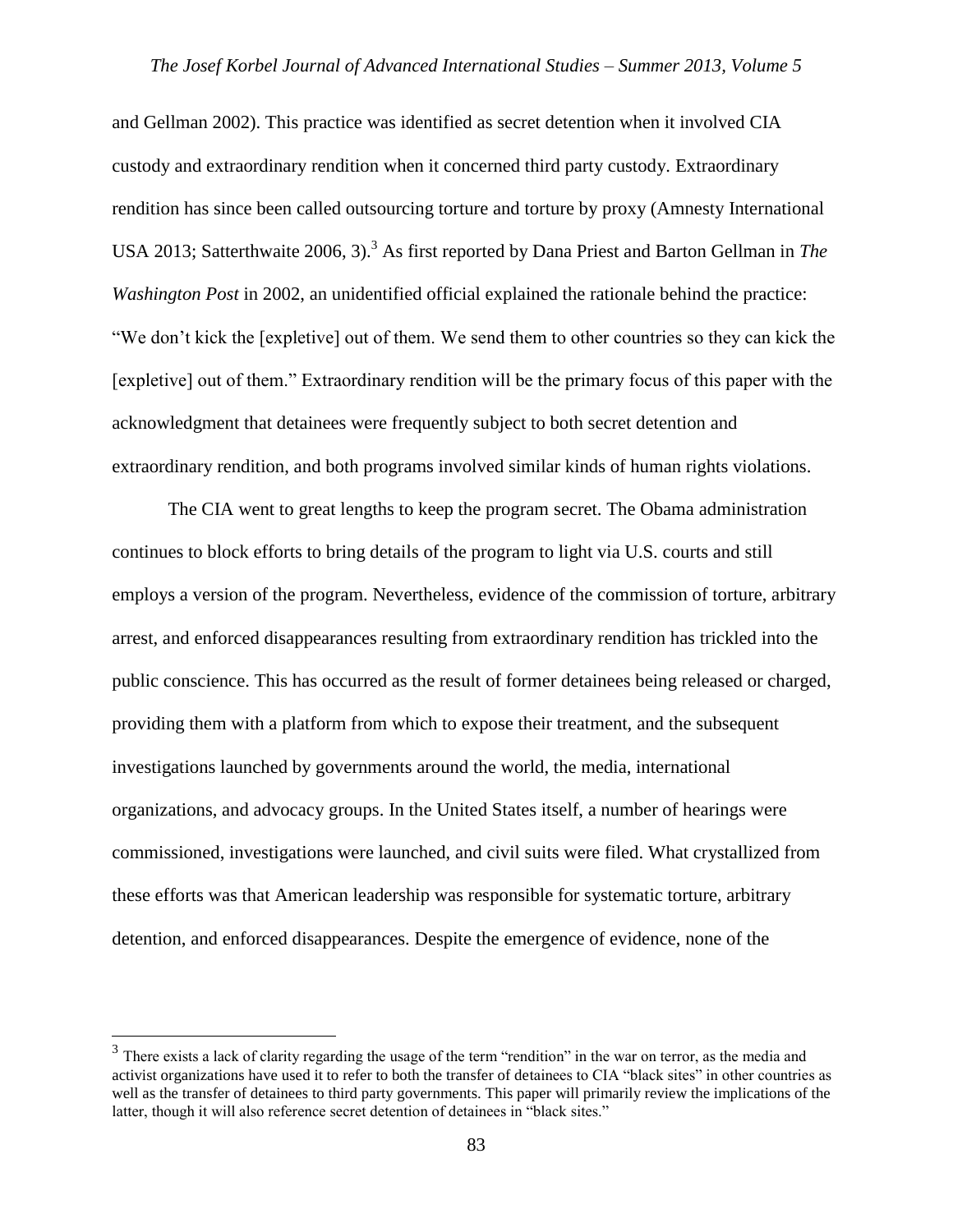program's architects have been held publicly accountable nor have any of the victims received reparations from the United States.

This paper seeks to reassert a focus on the victims of extraordinary rendition by examining states' human rights obligations vis-à-vis extraordinary rendition and, specifically, victims' rights to reparation. After an explanation of the development of the extraordinary rendition program, I will review the law pertaining to two specific violations that occurred as a result of the extraordinary rendition program and the obligations this triggers for states. Thereafter, I will examine how victims of extraordinary rendition have exercised the right to reparation in and outside of the U.S. This inquiry will conclude by highlighting some enduring challenges to reparations efforts in the United States, as well as a possible opportunity for nonstate actors to contribute to fulfilling victims' rights to reparation through truth-seeking and documentation efforts. Thus, I hope to show that (1) there is a strong basis in international law for investigating the human rights violations associated with extraordinary rendition and providing remedy to victims, and (2) that while measures by which victims can receive reparations for harms suffered exist, the significant accountability gap on the part of the most responsible perpetrator, namely the U.S. government, compromises the completeness of any reparation efforts.

#### **II. Rendition Becomes Extraordinary**

Though the history of the rendition program is still somewhat unclear, The Constitution Project's Task Force on Detainee Treatment ("The Constitution Project's Task Force") concludes in its April 2013 report that rendition was "well in place" by the late 1980s or early 1990s (TCP 2013, 163). This section will review the development of the rendition program from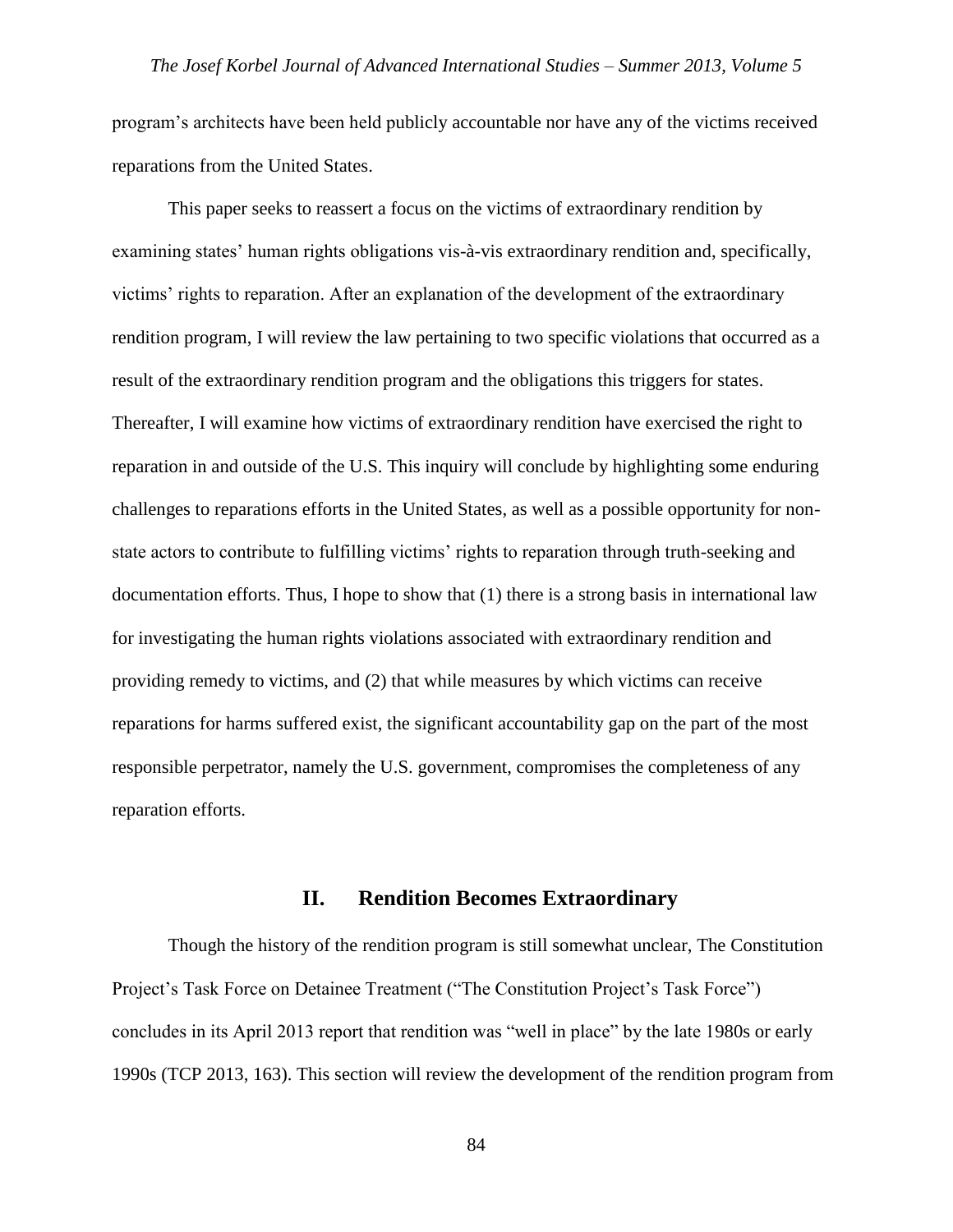its original purpose of bringing suspected terrorists to the U.S. to its expanded purposes of detaining suspected terrorists outside of the U.S. and, following the 9/11 terrorist attacks, gathering intelligence for fighting the war on terror. What this section will develop is the paradoxical features of the rendition program that included widely networked collaboration on the one hand and extreme secrecy on the other, as well as the concomitant human rights and accountability problems.

#### **Early Stages of the Rendition Program: "Take These Men Off the Street"**

The first iteration of the rendition program was designed to capture suspected terrorists abroad and bring them to the U.S. The existence of this program was revealed in 1989, when William Webster, a former CIA and FBI head, participated in an interview in which he stated that the U.S. had created the term "rendition" to describe this process (Ibid., 165). As the program came to be seen as a useful tool by the executive and the intelligence service to neutralize individuals the U.S. identified as a threat, it developed to include sending suspected terrorists to third countries for detention. Michael Scheuer, head of the CIA's bin Laden unit from 1996 to 1999, explained that the U.S. embraced this method of addressing suspected terrorists because it knew the location of many dangerous militants but did not want to bring them stateside (Ibid.). The program provided a way to "take these men off the street," while capturing any information these individuals were carrying on their persons. In 2004, George Tenet testified before Congress that there had been over 70 renditions prior to 9/11, some to U.S. custody (Ibid., 166).

Human rights questions arose early with respect to the rendition program, since many of the countries to which the U.S. was sending detainees had remarkably poor human rights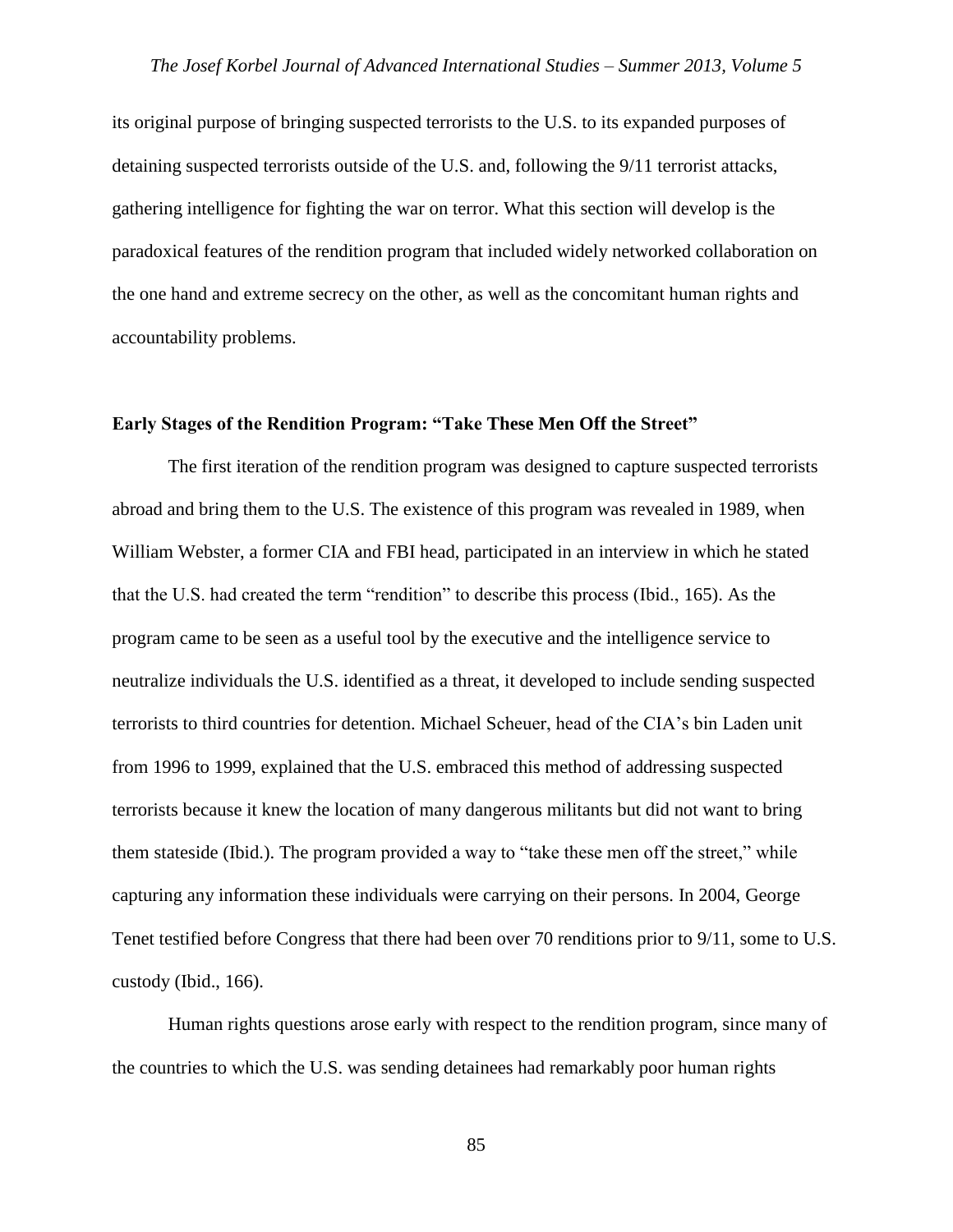records, as designated by the U.S. Department of State. In 1995, for instance, the Clinton administration approved a deal with Cairo in which the U.S. would send abducted Islamic militants to Egyptian custody, despite the Department of State's reports indicating that the *mukhabarat*, the Egyptian secret police, tortured prisoners and committed extrajudicial killings (Ibid., 165). Among the individuals rendered to Egypt by the Clinton administration was Shawki Salama Attiya. Attiya alleged that he was tortured "by being suspended by various limbs, made to stand in knee-deep filthy water, and given electric shocks to his genitals" (Ibid.). Similar allegations emerged from detainees such as Ahmed Agiza and Muhammed Alzery who were rendered to Egypt in 2001 as part of the war on terror rendition program (Ibid., 166).

#### **Expansion of the Rendition Program: "We've Got to Spend Time in the Shadows"**

After September 11, the Bush administration greatly expanded the rendition program, authorizing "the creation of joint operations centers in other states to capture terrorists abroad, render and interrogate them" (Ibid.). The shift in focus from detention to intelligence gathering would have dramatic implications for the rendition program in terms of detainee treatment by contributing to various human rights violations, including torture. As the statement from the unidentified official to *The Washington Post* cited in the introduction suggested, the purpose of transfers to countries like Egypt and Syria was explicitly to utilize torture for intelligence extraction. As told to *The Washington Post* by another official, the temptation was "to have these folks in other hands because they have different standards" (Ibid., 167). In public, the administration defended its practices to critics by pointing out it had received "diplomatic assurances" from the receiving countries that detainees would be treated in accordance with international human rights norms. However, many in the administration, including former CIA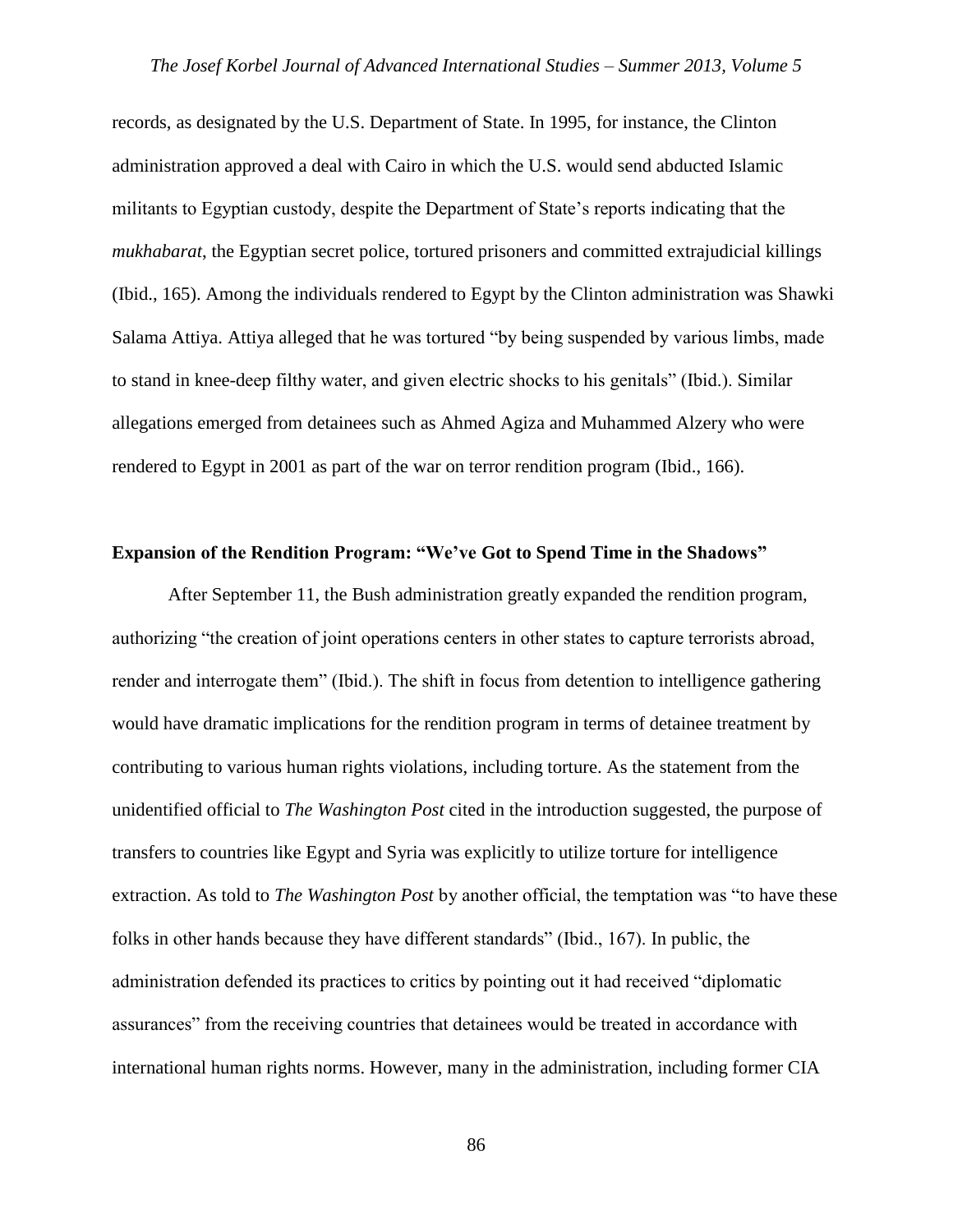director Porter Goss, acknowledged that while the U.S. had a responsibility to ensure the detainees were treated appropriately, there was little the U.S. could do in terms of protection once detainees were out of U.S. custody (Ibid., 169).

In addition to the infrastructure supporting the transfer of detainees to countries known to torture, the broad mandate given to the CIA also contributed to less oversight of its work with respect to the detainee program. Unlike the procedure established for approving renditions during the Clinton administration, presidential approval was provided broadly instead of on a case-by-case basis (Ibid., 166). As a consequence, the CIA exercised great discretion. Despite the regular oversight provided by the executive, the need to keep the President up to date, to demonstrate competency, and to not readily admit to mistakes may have created a culture that allowed for mistakes to be made with respect to human rights (Ibid.). These factors may have been a contributing factor to the numerous detentions based on circumstantial evidence as well to precipitating human rights abuses. Thus, despite documented individual concerns about torture, detainees targeted by the rendition program were transferred to the custody of third countries, such as Egypt or Syria, or held in CIA facilities within third countries (Ibid., 169).

#### **Continuation of the Rendition Program**

Despite its statements condemning the human rights violations committed during the war on terror, the Obama administration has not yet eliminated the practice of rendition. Instead it relies on "anti-torture diplomatic assurances from recipient countries and post-transfer monitoring of detainee treatment," despite the failures of this approach to protect detainees during the Bush administration (Open Society Justice Initiative 2013, 7; hereinafter OSJI). President Obama did issue an executive order disavowing torture and closing secret CIA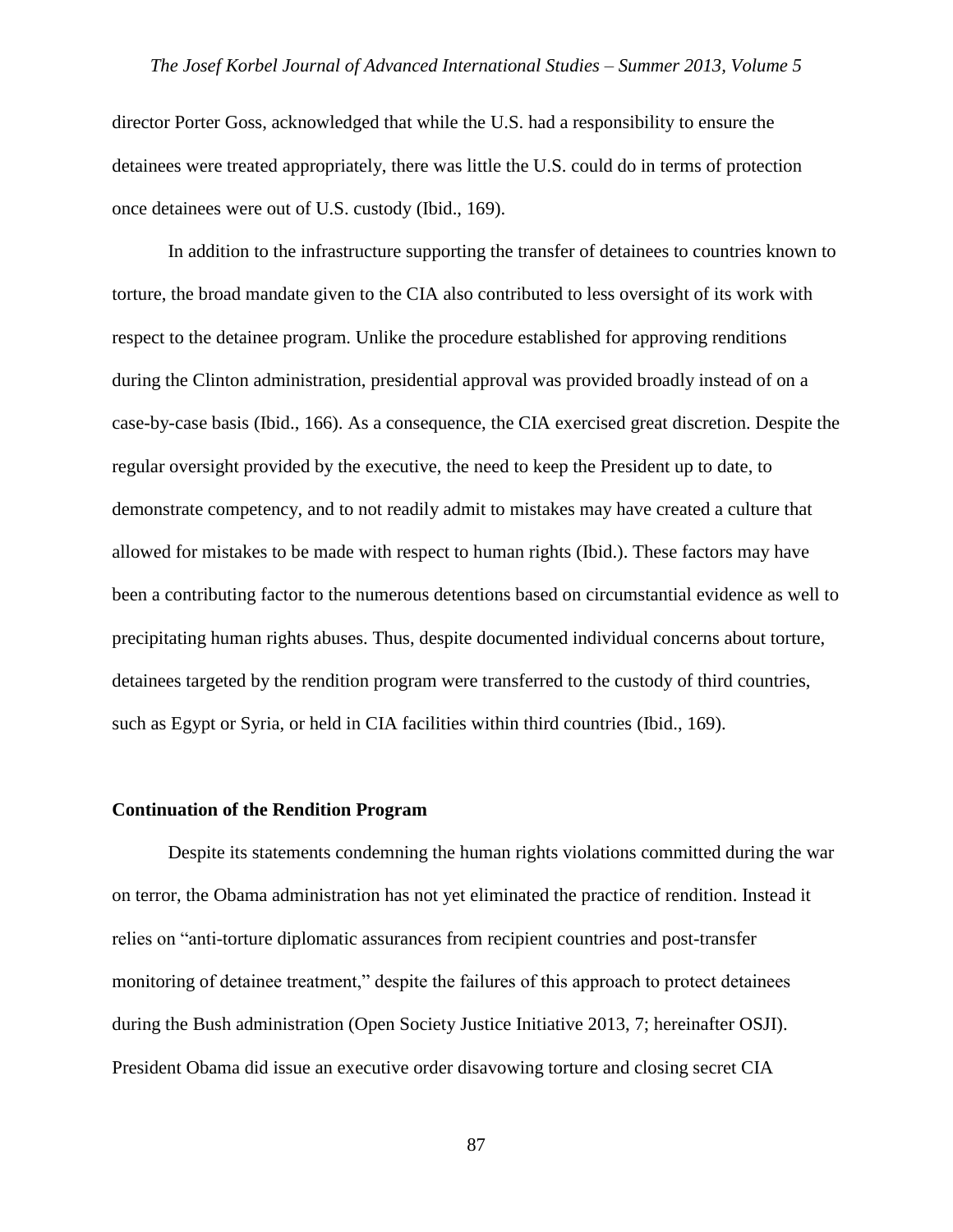detention facilities, but recent reports by *The Nation* (July 2011), *The Washington Post* (August 2012), and others of secret prisons in places like Somalia and Afghanistan cast doubt on the claims of closures (Ibid., 4 and 21). Moreover, the language of Executive Order No. 13491 allows room for continuation of human rights violations:

> ….[detainees] shall in all circumstances be treated humanely and shall not be subjected to violence to life or person (including murder of all kinds, mutilation, cruel treatment, and torture), nor to outrages upon personal dignity (including humiliating and degrading treatment), whenever such individuals are in the custody or under the effective control of an officer, employee, or other agent of the United States Government or detained within the facility owned, operated, or controlled by a department or agency of the United States. (Barack Obama, 2009, Ensuring Lawful Interrogations, *Federal Register*, Vol. 74, no. 4893, emphasis added).

*The Rendition Project*, the collaborative research project of Ruth Blakeley of the University of Kent and Sam Raphael of Kingston University, points out that this means that "[a]s long as the detainee cannot be said to be 'under effective control' of the U.S., or in a U.S.-operated facility, CIA and DoD agents have not expressly been forbidden by the President from aiding the secret detention and torture conducted by others" (Blakely and Raphael N.D.).

#### **Scope and International Involvement**

 $\overline{a}$ 

Due to the high level of secrecy that characterized the extraordinary rendition program, many details of its scope remain unknown. This effort was, after all, a part of what Vice President Dick Cheney infamously characterized as operations in "the dark side," in "the shadows of the intelligence world," and the practice has remained cloaked in secrecy despite the change in administration (OSJI 2013, 5).<sup>4</sup> However, recent investigations launched by groups

<sup>&</sup>lt;sup>4</sup> In its executive summary, OSJI's report prominently features Vice President Cheney's now infamous statement made during his September 16, 2001 *Meet the Press* appearance with NBC's Tim Russert: "We also have to work, through, sort of the dark side, if you will. We've got to spend time in the shadows in the intelligence world. A lot of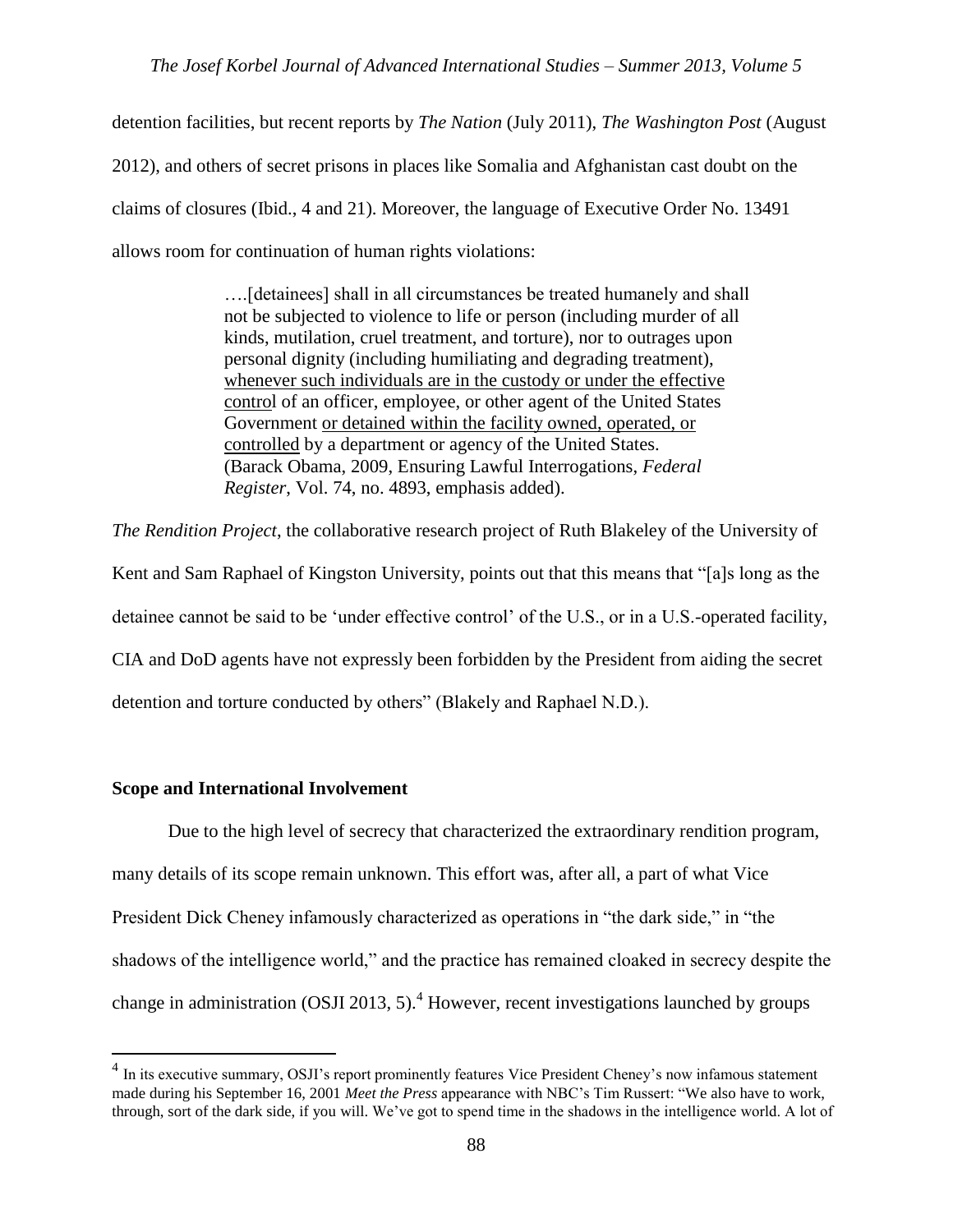ranging from the European Parliament to the Open Society Justice Initiative ("OSJI") have uncovered important data about the number of detainees that were part of the program, the degree of international involvement, and the involvement of private contractors. This information is vital to gaining insight into the bureaucratic mechanism utilized by the responsible parties to facilitate extraordinary rendition as well as to identifying its victims.

A number of reputable human rights organizations and scholars estimate that the number of detainees believed to be part of the extraordinary rendition program is approximately 100 to 150 (Satterthwaite 2006, 9). The methodology for achieving this number is complex and ranges from reviewing flight manifests to examining recently released government memoranda about detainee treatment. In 2007, for instance, the European Parliament issued a report estimating that the CIA had flown as many as 1,245 extraordinary rendition flights between September 2001 and February 2007. Former CIA Director Michael Hayden disputes the implications of this figure, stating in 2007 that the flights carried equipment and personnel that were not associated with the rendition program and that the actual number of CIA detainees was approximately 150, including detainees sent to Afghanistan, Guantanamo Bay, and U.S. custody elsewhere. The Constitution Project's Task Force found that this figure conforms with the information revealed in the May 30, 2005 memorandum from Steven Bradbury, former head of the Department of Justice's Office of Legal Counsel, to John Rizzo, former counsel for the CIA, stating that, up to that date, 94 detainees were in CIA custody (TCP 2013, 167).

OSJI's February 2013 report also suggests that between 100 and 150 detainees were part of the rendition program. The report names 136 detainees but states there may be other individuals who have not yet been counted. The report emphasizes the secrecy still surrounding

 $\overline{a}$ 

what needs to be done here will have to be done quietly, without any discussion, using sources and methods that are available to our intelligence agencies, if we're going to be successful."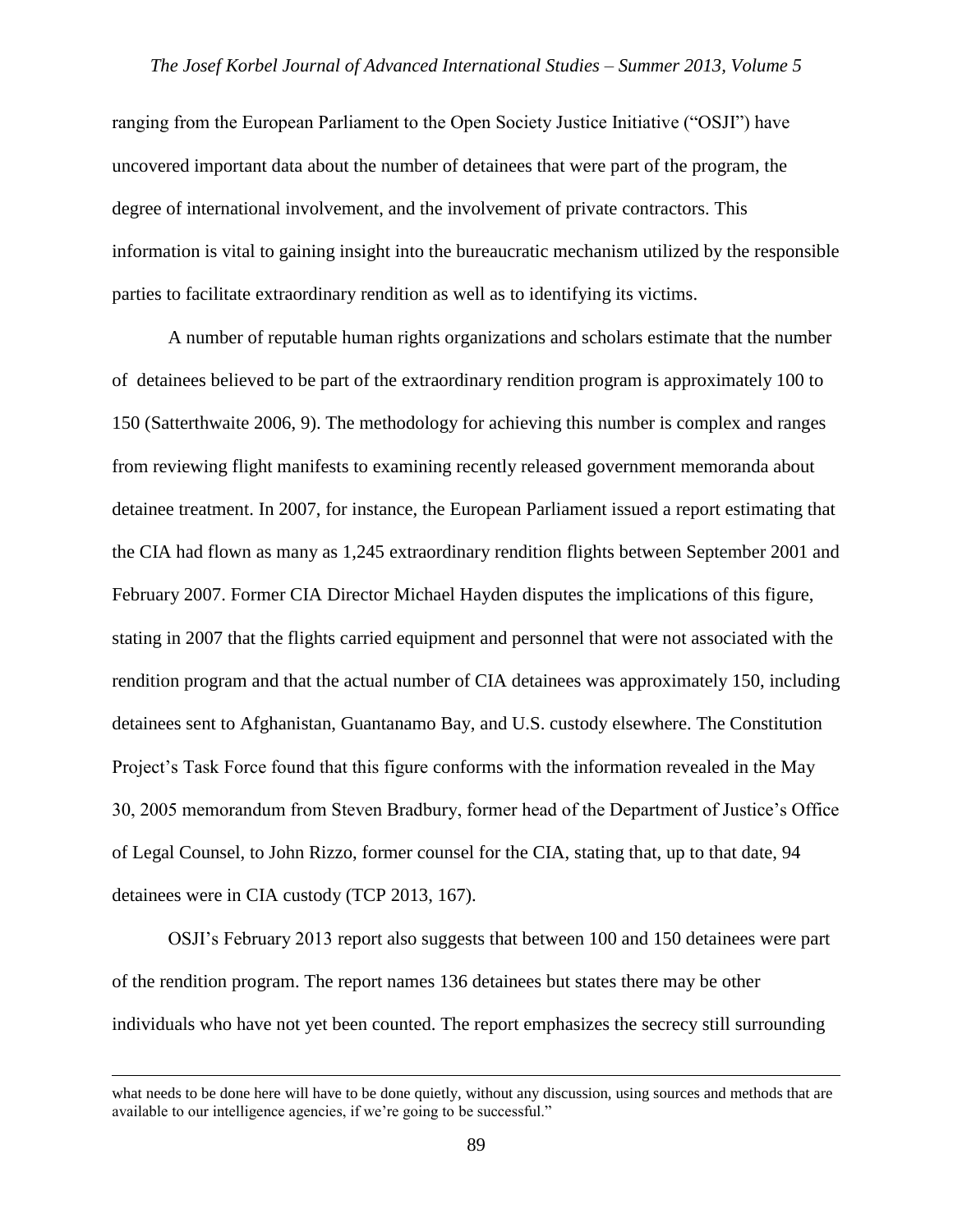the rendition program and notes that while President Bush acknowledged the CIA had detained approximately 100 prisoners in secret, the U.S. government has only identified 16 "high value detainees" held by the rendition program before transfer to Guantanamo Bay. Consequently, there may be many more detainees that were part of the rendition program. The total number will likely remain unknown until the United States and its partners make that information publicly available. With that said, the cumulative effort of this work indicates that the universe of potential victims may range at least from 100 to 150.

The participation of 54 countries spanning the continents of Africa, Asia, Australia, Europe, and North America in the rendition program is also chronicled by OSJI's report (Ibid.). The involvement of these countries was wide ranging, and included the following:

> …hosting CIA prisons on their territories; detaining, interrogating, torturing, and abusing individuals; assisting in the capture and transport of detainees; permitting the use of domestic airspace and airports for secret flights transporting detainees; providing intelligence leading to the secret detention and extraordinary rendition of individuals; and interrogating individuals who were secretly being held in the custody of other governments (Ibid., 8).

Foreign governments were complicit in two key failures—not protecting detainees from secret detention on their territories and not investigating agencies and officials who participated in the extraordinary rendition program. As evident from the OSJI report, the U.S. is not the only state that should be held responsible for the human rights consequences of the extraordinary rendition program, despite inconsistent official acknowledgment of other countries' involvement. This matter underscores the mystifying tangle of responsibility that makes the extraordinary rendition program possible and will prove a challenge to any victim's claims for reparations.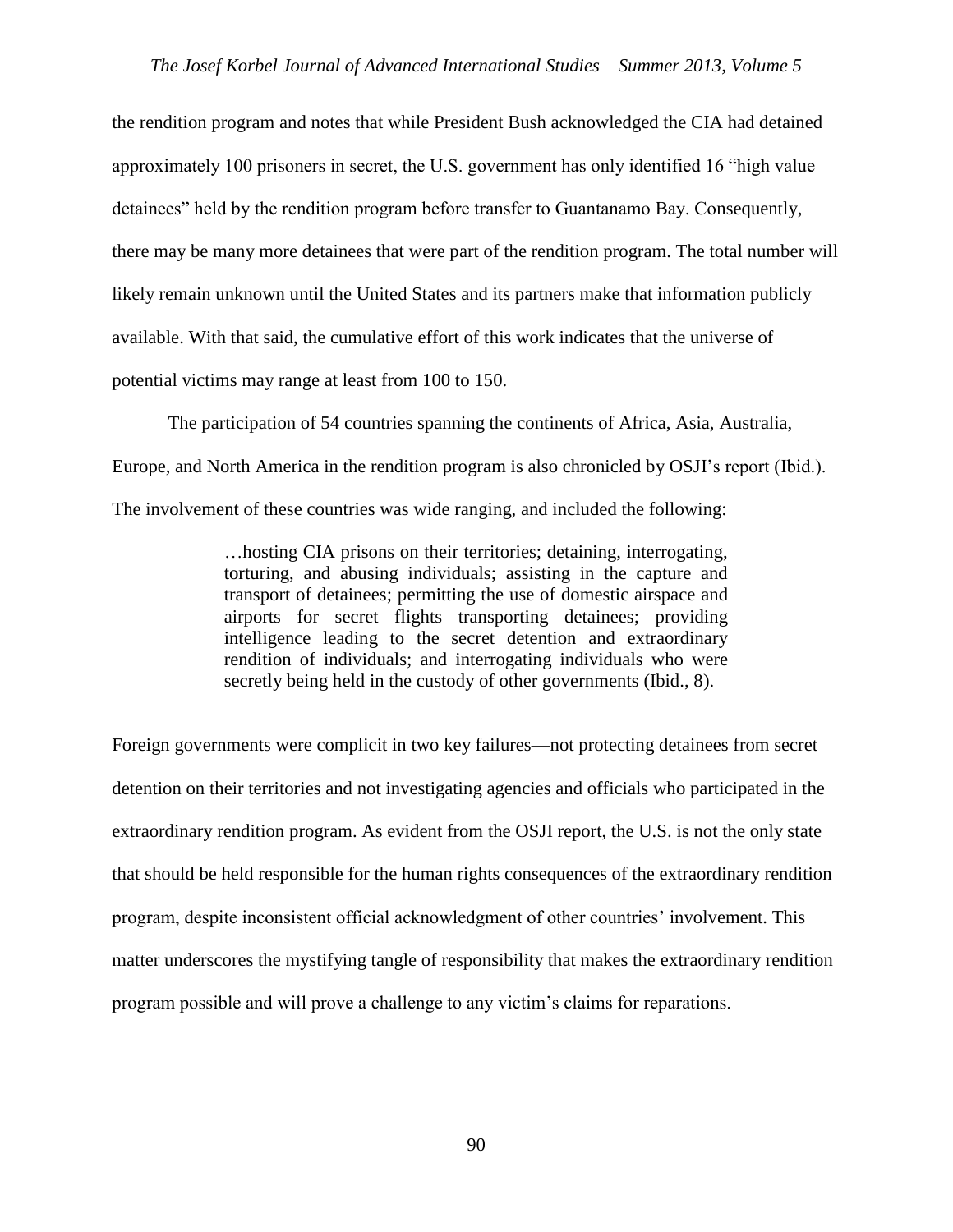#### **III. Violations of International Human Rights Principles**

The U.S. and the countries that participated in its extraordinary rendition program have come under fierce criticism from a number of human rights bodies for violating their human rights obligations. "[I]n 2006 the UN Committee against Torture called on the U.S. to 'cease the rendition of suspects' and 'ensure that no one is detained in any secret detention facility under its de facto effective control,' observing that 'detaining persons in such conditions constitutes, per se, a violation of the Convention [against Torture]'" (Ibid.). The UN Human Rights Committee has also urged the United States to cease its practice of secret detention and ensure that individuals detained outside of the U.S. are not transferred to other countries if there is a reason to believe that they would be in danger of being subject to torture or cruel, inhuman or degrading treatment or punishment (Ibid.). Moreover, in his annual report to the UN Human Rights Council, Ben Emmerson, UN Special Rapporteur for the promotion and protection of human rights and fundamental freedoms while countering terrorism, called on both the United States and the United Kingdom to release the reports their respective governments completed on the practice of rendition, framing this demand as exercising the right to truth (Emmerson 2013). As illustrated by these three criticisms, concerns about the rendition program attach to the illegality of the related practices themselves and the accountability gap vis-à-vis human rights violations that resulted from the program. This section will review the international law governing two specific human rights violations committed as part of the extraordinary rendition program torture and *refoulement*. 5

 $\overline{a}$ 

 $<sup>5</sup>$  The prohibition of arbitrary detention and enforced disappearances is also a human rights principle violated by the</sup> practice of extraordinary rendition, though it will not be discussed in depth in this paper. As noted by OSJI, every instance of secret detention and extraordinary rendition amounts to arbitrary detention and enforced disappearance, which is prohibited by customary international law and the International Convention for the Protection of All Persons from Enforced Disappearances.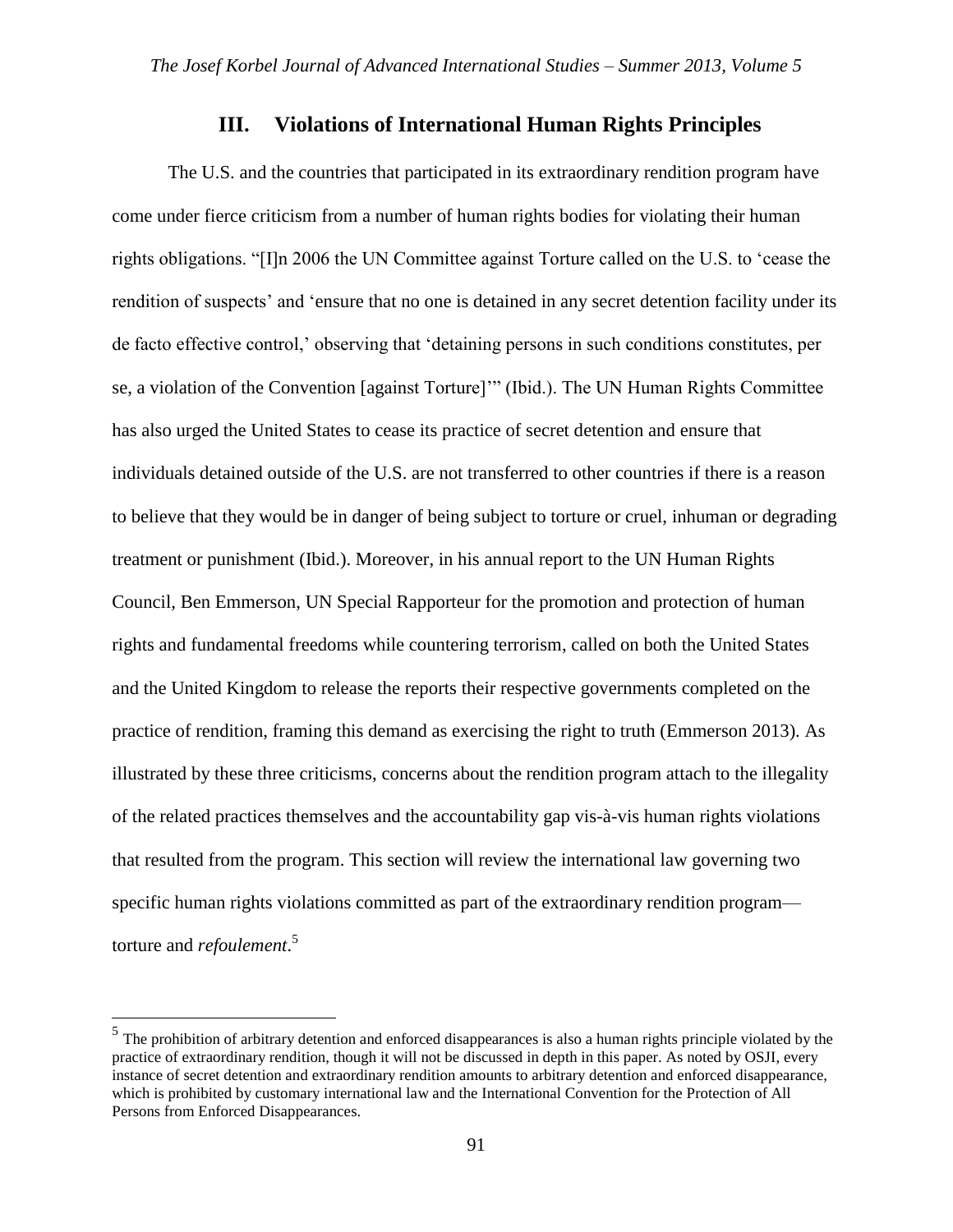#### **Prohibition of Torture and Other Cruel, Inhuman, or Degrading Treatment**

The prohibition on torture is considered to be customary international law and *jus cogens*. As explained by Timothy Synhaeve in his article "Taking the War on Terror to Court," published in the *Vienna Journal on International Constitutional Law* in March 2011, this "means that the norm enjoys a higher rank in the international hierarchy than treaty law or ordinary customary rules" (Synhaeve 2011, 447). It cannot be compromised by an agreement by any state, even during times of international and non-international armed conflicts as specified by Article 3 common to the four Geneva Conventions of 1949 (OSJI 2013, 23; Synhaeve 2011, 447). Respected international legal bodies, such as the International Criminal Tribunal for Yugoslavia, confirm this analysis (Office of the High Commissioner for Human Rights 2011, 9; hereafter OHCHR). The prohibition on torture is also codified in several human rights treaties, including the UN Convention Against Torture and Other Cruel, Inhuman or Degrading Treatment or Punishment (UNCAT), the European Convention for the Protection of Human Rights and Fundamental Freedoms (ECHR or European Convention of Human Rights), and the International Covenant on Civil and Political Rights (ICCPR), which will be discussed below (Ibid.).

The UN General Assembly adopted the Convention against Torture and Other Cruel, Inhuman or Degrading Treatment or Punishment in 1987. The convention entered into force that same year, and was ratified by many of the countries responsible for the human rights violations committed as part of the extraordinary rendition program, including the United States (Bergquist and Weissbrodt 2006, 599). There are a number of provisions in the convention that are applicable to the practice of extraordinary rendition. Firstly, Article 2 expressly prohibits torture in all cases, rejecting the defense that torture was committed because it was ordered by a superior officer and/or because it was sanctioned by a public authority. It also states that "[e]ach State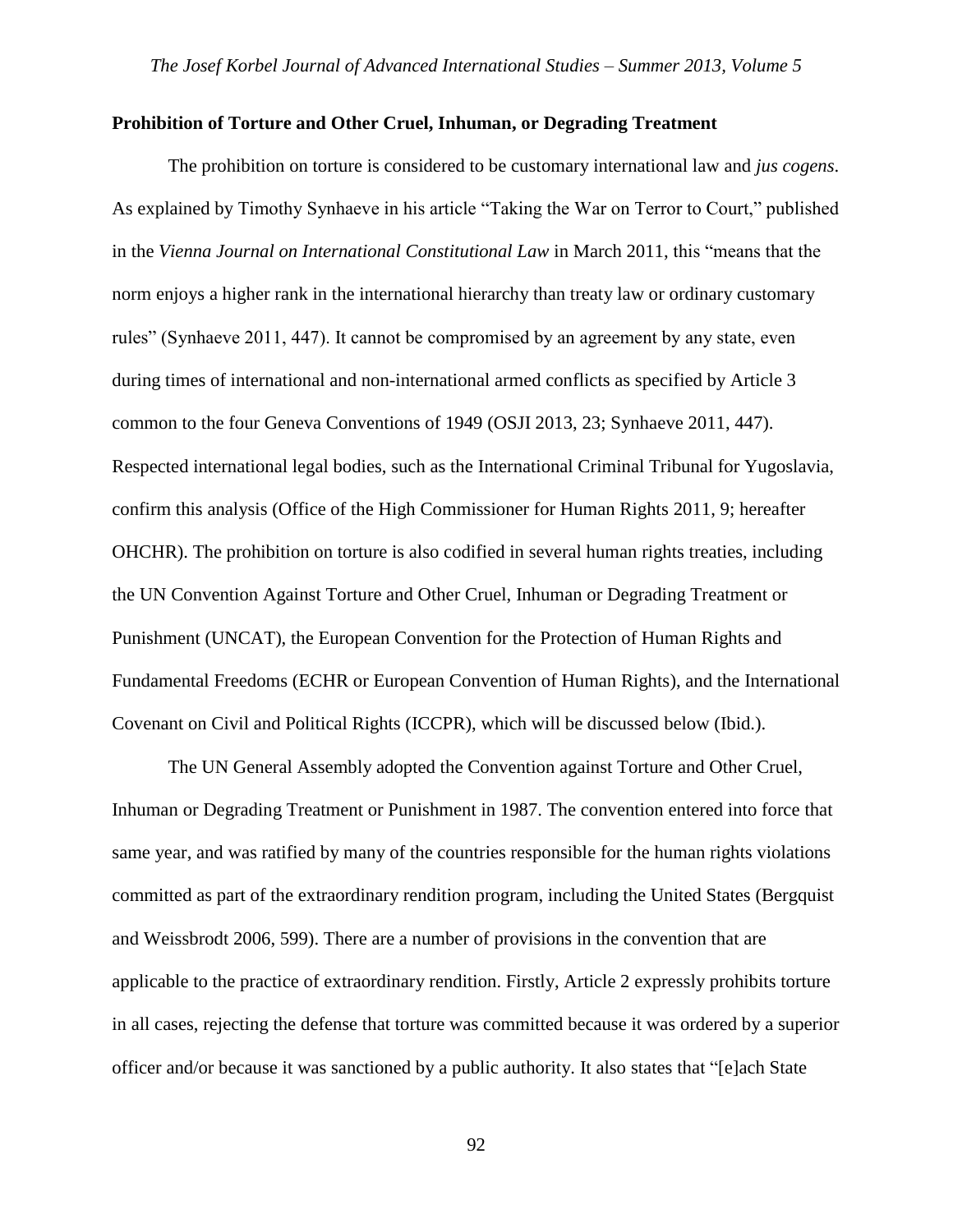Party shall take effective legislative, administrative, judicial or other measures to prevent acts of torture in any territory under its jurisdiction." The Convention defines torture in Article 1 as follows:

> The term "torture" means any act by which severe pain or suffering, whether physical or mental, is intentionally inflicted on a person for such purposes as obtaining from him or a third person information or a confession, punishing him for an act he or a third person has committed or is suspected of having committed, or intimidating or coercing him or a third person, or for any reason based on discrimination of any kind, when such pain or suffering is inflicted by or at the instigation of or with the consent or acquiescence of a public official or other person acting in an official capacity (UNCAT 1987, emphasis added).

Further, Article 16 states that the state parties "shall undertake to prevent in any territory under its jurisdiction other acts of cruel, inhuman or degrading treatment or punishment which do not amount to torture as defined in [A]rticle 1," when public officials or other persons acting in official capacity commit the acts.

The European Convention on Human Rights and the International Covenant on Civil and Political Rights also prohibit torture and cruel, inhuman or degrading treatment (American Civil Liberties Union 2012; hereafter ACLU).<sup>6</sup> Specifically, Article 3 of the European Convention on Human Rights, which entered into force on September 3, 1953, provides that "[n]o one shall be subjected to torture or to inhuman or degrading treatment or punishment" (ECHR 1950). Similarly, the International Covenant on Civil and Political Rights, which entered into force on March 23, 1976, states in Article 7 that "[n]o one shall be subjected to torture or to cruel, inhuman or degrading treatment or punishment. In particular, no one shall be subjected without his free consent to medical or scientific experimentation" (ICCPR 1966). Neither of these conventions contains the definition of torture, unlike the UNCAT. This ambiguity has created

 $\overline{a}$ 

 $6$  The U.S. ratified the ICCPR, but entered the reservation that the treaty was not self-executing, which challenges the ability of litigants to file in the U.S. court system.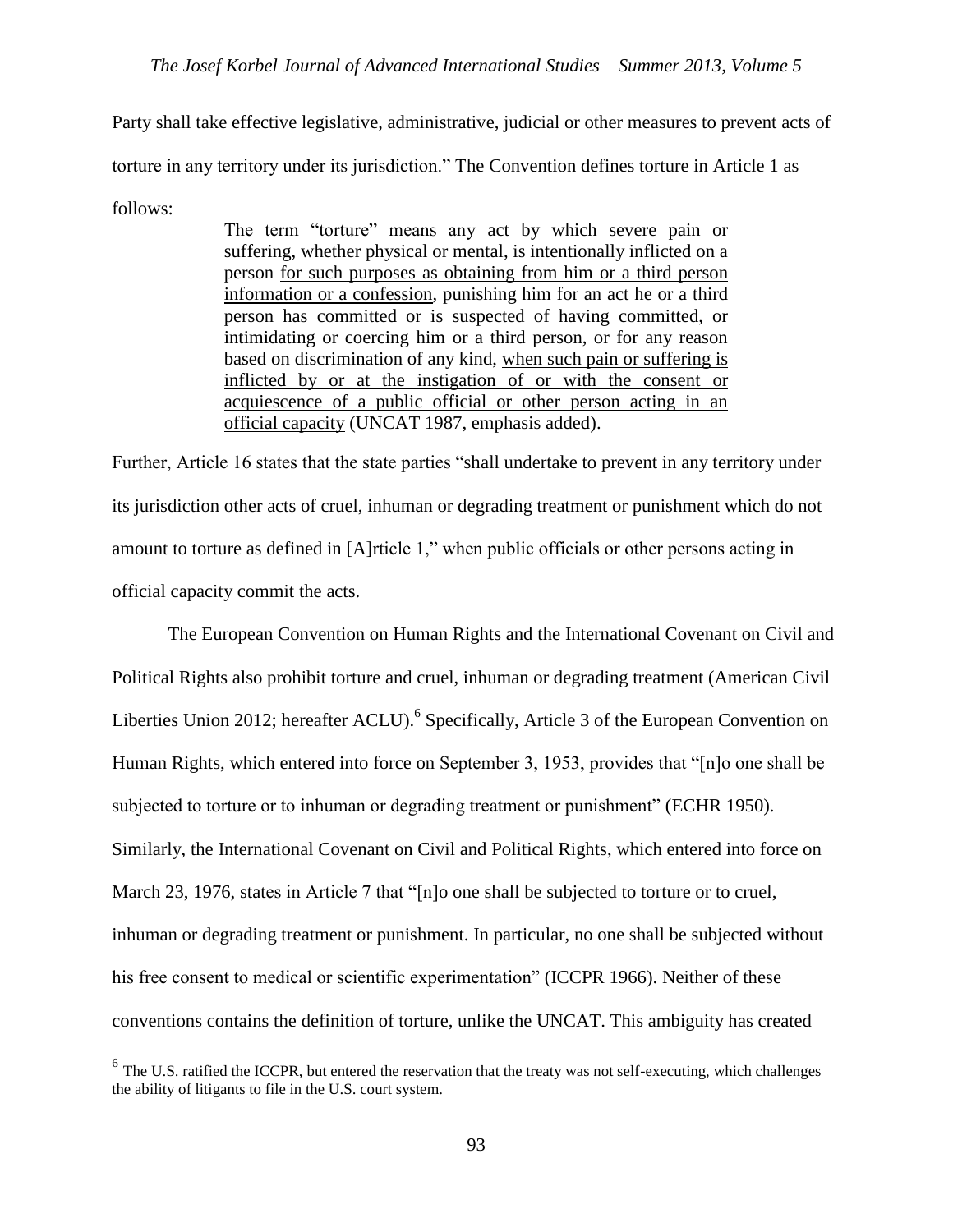confusion with respect to identifying victims of torture that merits attention. The matter was addressed by the United Nations Voluntary Fund for Victims of Torture ("UNVFVT"), which was established by the UN General Assembly in 1981 "to distribute voluntary contributions through established channels of assistance" to victims of torture and their relatives who have been directly impacted by the victim's suffering (OHCHR 2013).

The UNVFVT's *Interpretation of Torture in the Light of the Practice and Jurisprudence of International Bodies* clarifies that, though there is no single legal definition for torture, most international bodies agree that the four constitutive elements to consider are the nature of the act, the intention of the perpetrator, the purpose of the act, and the involvement of public officials or assimilated (OHCHR 2011, 3). With respect to the nature of the act, the "legal definition of torture encompasses both acts and omissions that inflict severe pain or suffering," and this pain can be either physical or mental (Ibid., 4). With respect to the second element, the intention of the perpetrator, UNVFVT finds that the pain and suffering must be intentionally inflicted for the act to qualify as torture. Negligence is not sufficient to meet the requirements of an act of torture under international law. Thirdly, the UNVFVT identifies the UNCAT list of different purposes for the commission of torture (i.e. for extracting a confession, for obtaining from the victim or a third person information, for punishment, for intimidation and coercion, or for discrimination) as a guideline, noting it is not exhaustive (Ibid.).

UNVFVT's analysis of the fourth element of torture, the involvement of public officials or assimilated, is particularly germane to the matter of extraordinary rendition because it addresses the key question—who bears responsibility? As UNVFVT points out, it is relatively straightforward to establish that ill-treatment inflicted at the instigation of a public official is torture. It is much more difficult to determine if an act was committed "with the consent or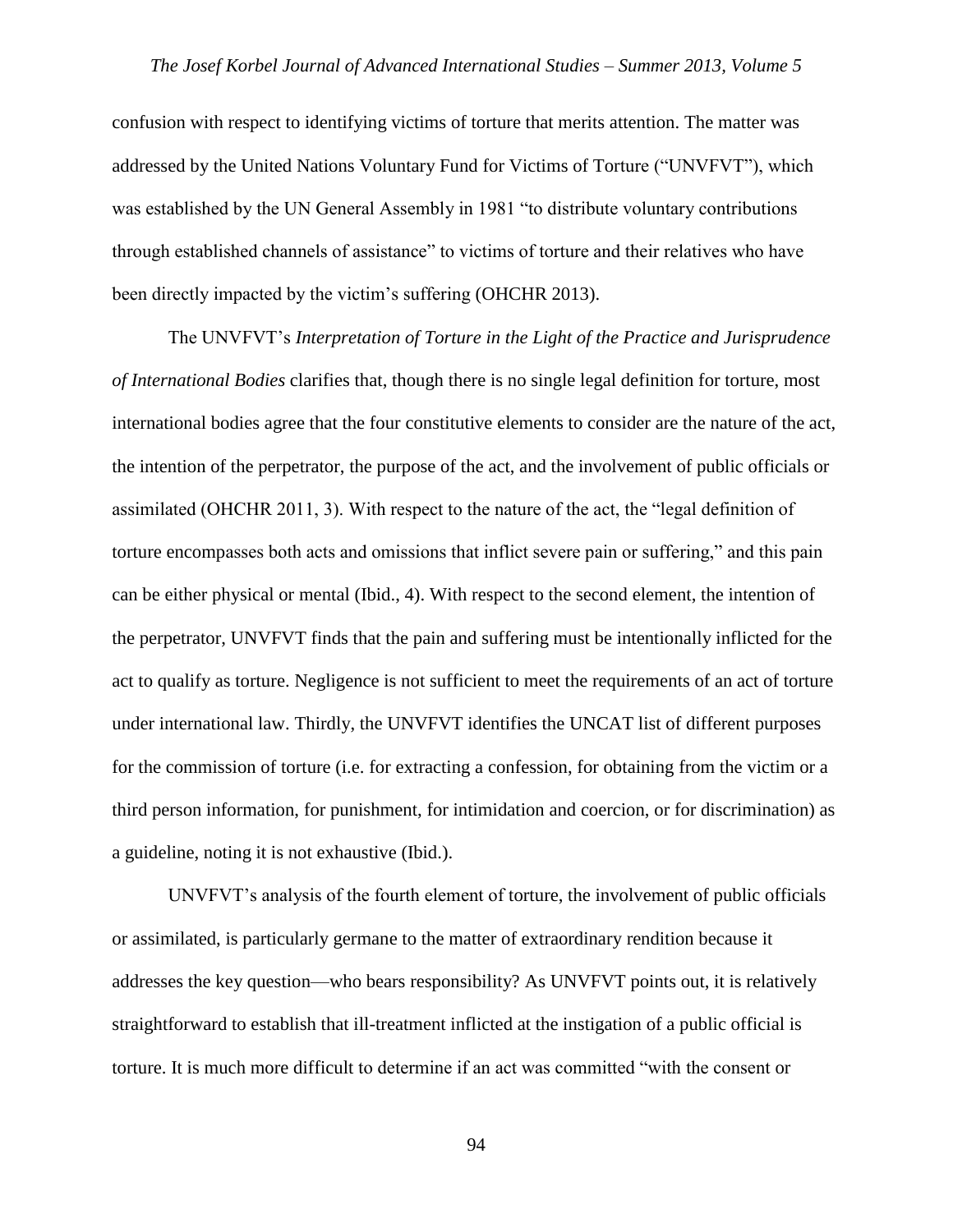acquiescence" of a public official. The Constitution Project's Task Force's analysis, however, suggests that in the case of extraordinary rendition this can be established. It finds that American leaders carry some responsibility for allowing and contributing to the spread of torture, even if they did not explicitly order it in all cases. For instance, the Task Force identifies the declaration by the Bush administration that the Geneva Conventions did not apply to al Qaeda and Taliban captives, without offering replacement rules, as the most important catalyst for the systematic practice of torture. Another important factor was the authorization of "enhanced interrogation techniques," now identified as torture, for select detainees. The consequences were as follows:

> Much of the torture that occurred was … never explicitly authorized. But the authorization of the CIA's techniques depended on setting aside the traditional legal rules that protected captives. And as retired Marine generals Charles Krulak and Joseph Hoar have said, "any degree of 'flexibility' about torture at the top drops down the chain of command like a stone—the rare exception fast becoming the rule" (TCP 2013, 4).

The UNVFVT address the dilemma of establishing "consent or acquiescence" by pointing to The European Court of Human Rights' flexible standard, which dictates that states have an obligation to refrain from "committing any act of torture or cruel, inhuman and degrading treatment, [and] also to protect persons under [their] jurisdiction from being subject to these acts by [s]tate or non-state actors" (OHCHR 2011, 5). On the basis of the existing evidence, there is strong reason to support a more robust investigation into the degree of responsibility borne by U.S. leadership.

In light of the provisions of the UNCAT, ICCPR, and ECHR, and accepting what has been uncovered about the U.S. and its partners' treatment of detainees in the extraordinary rendition program, it is plausible to conclude that violations of international law have occurred. The nature of the acts themselves inflicted severe physical or mental pain and suffering (i.e. waterboarding in CIA detention or shocks to the genitals in Egypt), the intention of the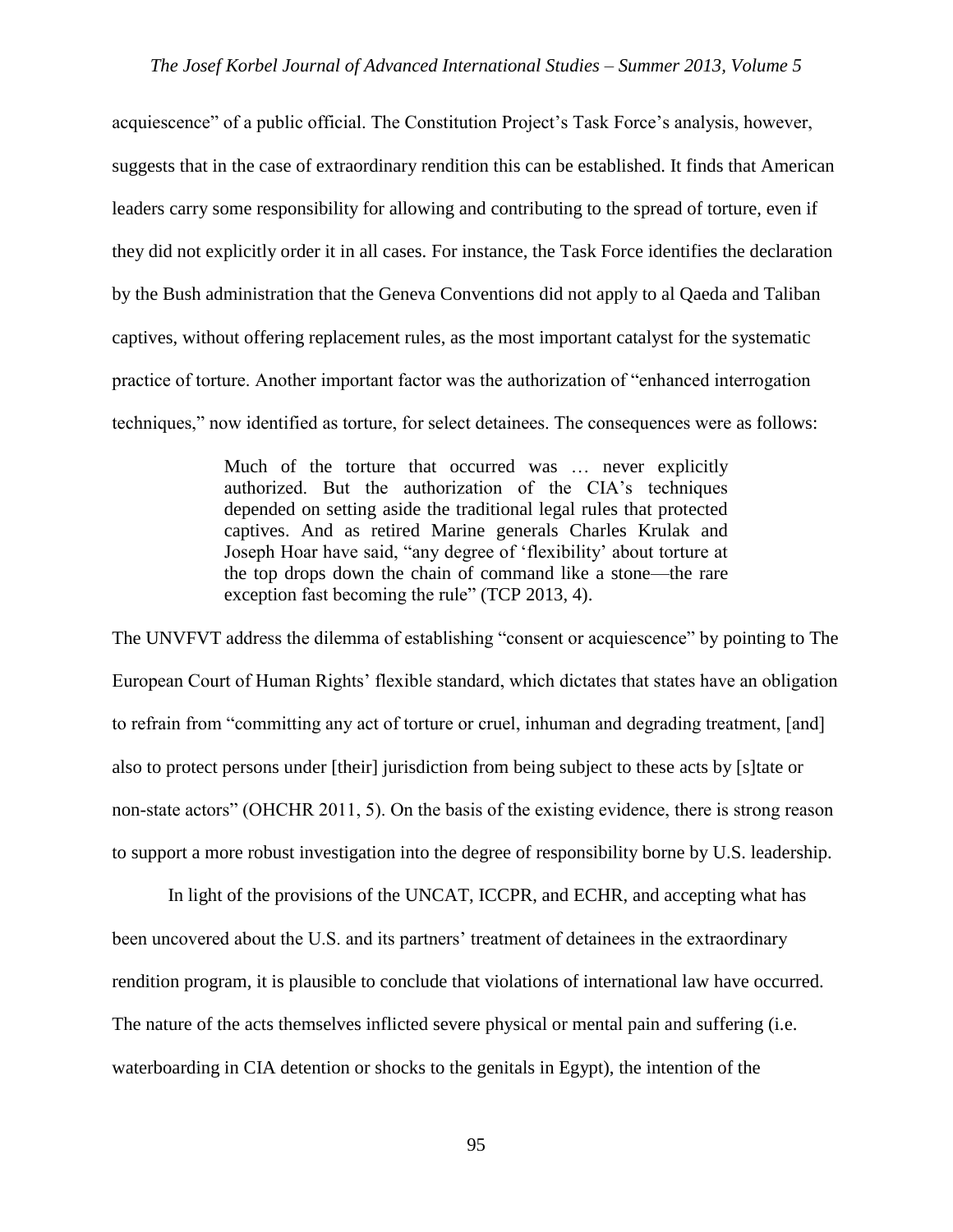perpetrators was to inflict pain and suffering as part of an interrogation, and the purpose was to obtain from detainees information or a confession. As noted by The Constitution Project's Task Force, this involved the acquiescence and consent of officials at the highest levels of government. Thus, the United States and its partners that coordinated and implemented the extraordinary rendition program are likely in violation of international law and under obligation to act; this will be discussed in section IV.

#### **Prohibition of Transfer to Torture or Cruel, Inhuman or Degrading Treatment**

The transfer of detainees to countries where there is a significant risk of torture or illtreatment is also prohibited under international law. UNCAT states expressly in Article 3: "No State Party shall expel, return ('*refouler*') or extradite a person to another State where there are substantial grounds for believing that he would be in danger of being subjected to torture." The UN Human Rights Committee and the European Court of Human Rights have also interpreted the ICCPR and ECHR, respectively, to prohibit the transfer of individuals to states where they face a risk of torture or cruel, inhuman or degrading treatment. In order to determine this risk, competent authorities must take into consideration the existence of a consistent pattern of gross, flagrant or mass violations of human rights. Suspicion is not sufficient, but it is not necessary that states have actual knowledge about the likelihood of torture. If given the circumstances, a state should have known that a risk of torture existed, the obligation of *non-refoulement* is engaged.

When considering the widely reported human rights abuses by the CIA and by the interrogators and prison guards of Egypt, Syria, Jordan, and other states to which detainees were sent, it is dubious for any facilitating state to claim ignorance of the potential human rights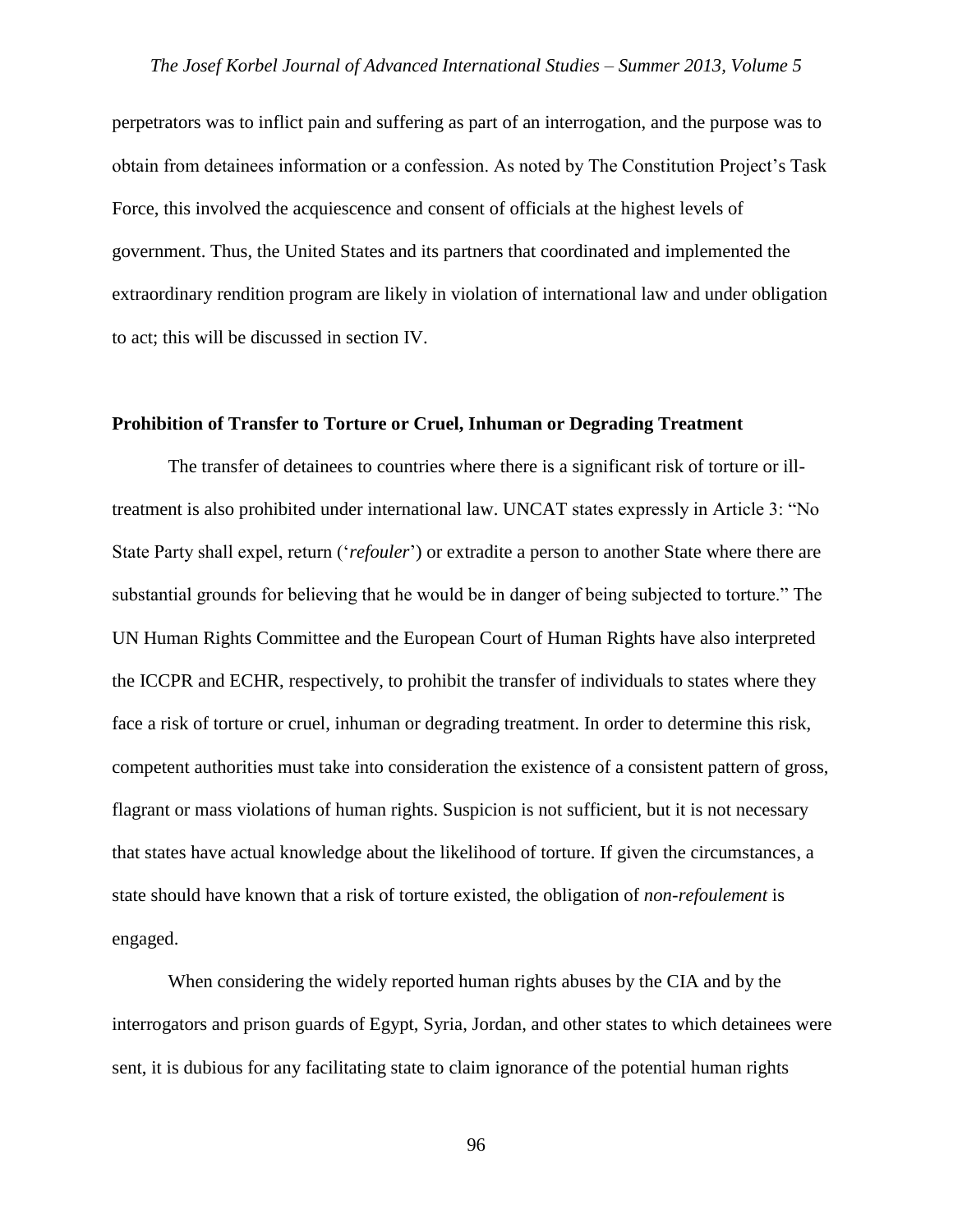violations to which they were exposing detainees (Synhaeve 2011, 449). The extraordinary rendition operations relied heavily on collaboration and planning between the U.S. and other governments to secure the *secret* capture, detention, and transfer of detainees. The rendition networks had already violated international law; it strains credulity that "these governments did not know of the potential human rights violations" (OSJI 2013, 28). This mirrors the findings of the UN Secret Detention Report cited by Synhaeve's study. It affirms that states were complicit in the extraordinary rendition program when they, among other things, "shortly held a person in secret detention before handing the person over to another state where he/she [would] be detained for a longer period in secret detention" or "actively participated in the arrest and/or transfer of a person, when [they] knew or ought to have known that the person would disappear in a secret detention facility or otherwise be detained outside the legally regulated detention system" (Synhaeve 2011, 449).

There has been some controversy with respect to the obligation to prevent *refoulement* in the United States. The U.S. maintained under the Bush administration that it did not send individuals to locations where they would be mistreated or tortured as a matter of policy, but it claimed it did not have a legal obligation to prevent *refoulement.* "Former Bush administration officials argued that, for the purpose of rendition, the UNCAT's prohibition on *refoulement* [did] not apply extraterritorially to the transfer of detainees (in U.S. custody) from locations outside the U.S. to a third country" (TCP 2013, 171). Juan Mendez, current UN Special Rapporteur on Torture, specifically rejects this interpretation stating that it violates the object and purpose of the UNCAT, making it illegal (Ibid.).

Though the circumstances of transfer are different, reports indicate that the Obama administration has sidestepped concerns about *non-refoulement* also with respect to at least one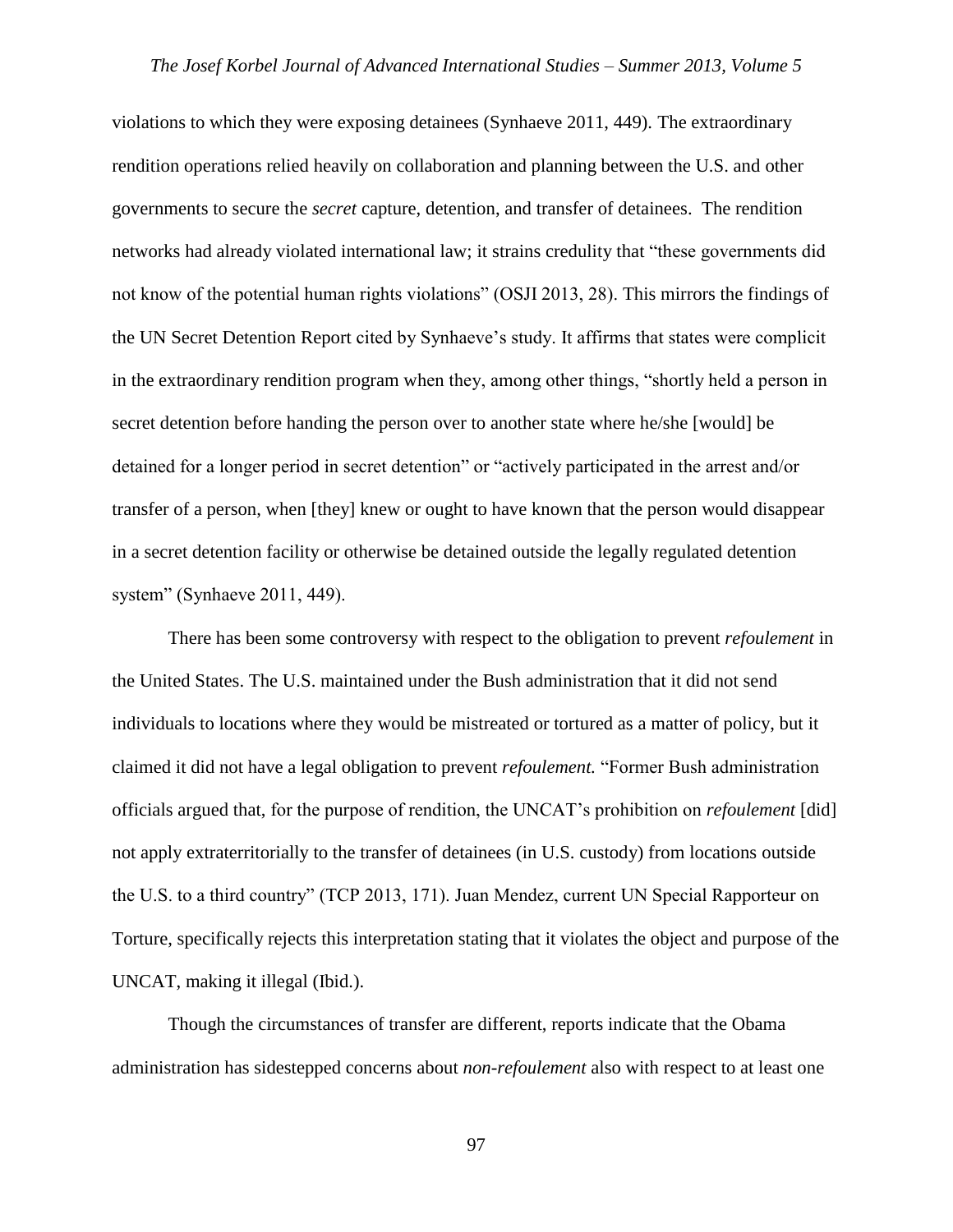detainee of the war on terror. Abdul Aziz Naji was transferred from Guantanamo Bay to Algeria in July 2010, despite his protestations and legitimate concerns about cruel, inhuman, and degrading treatment (Inter-American Commission on Human Rights 2010). The U.S. State Department's own 2010 human rights report expressed concern over Algeria's "poor prison conditions, abuse of prisoners, and lack of judicial independence" (U.S. Department of State 2010). He was sentenced by the Algerian Supreme Court to a three year prison sentence in January 2012, after a brief trial that accused him of the same crimes he had been cleared of by U.S. authorities (Reprieve 2013). This example raises questions about the current administration's understanding of its responsibility to prevent *refoulement* with respect to the rendition program.

#### **IV. Legal Obligations: Investigation, Remedy, and Reparation**

The violations of international human rights law outlined above each trigger specific obligations for states—the duty to investigate the allegation of violation and the duty to provide an effective remedy and full and adequate reparation to victims of the violation. This section will explore these responsibilities by first outlining the duties that arise with respect to torture and *non-refoulement* in the UNCAT, ICCPR, and ECHR. Then it will elaborate on the meaning of the right to reparations, drawing again on Synhaeve's work as well as on writings by REDRESS and Pablo de Greiff. Thus, this section will identify the obligations that exist under international law vis-à-vis torture and *refoulement*. Secondly, it will outline a framework for best understanding a particular element of these obligations, namely issuing reparations.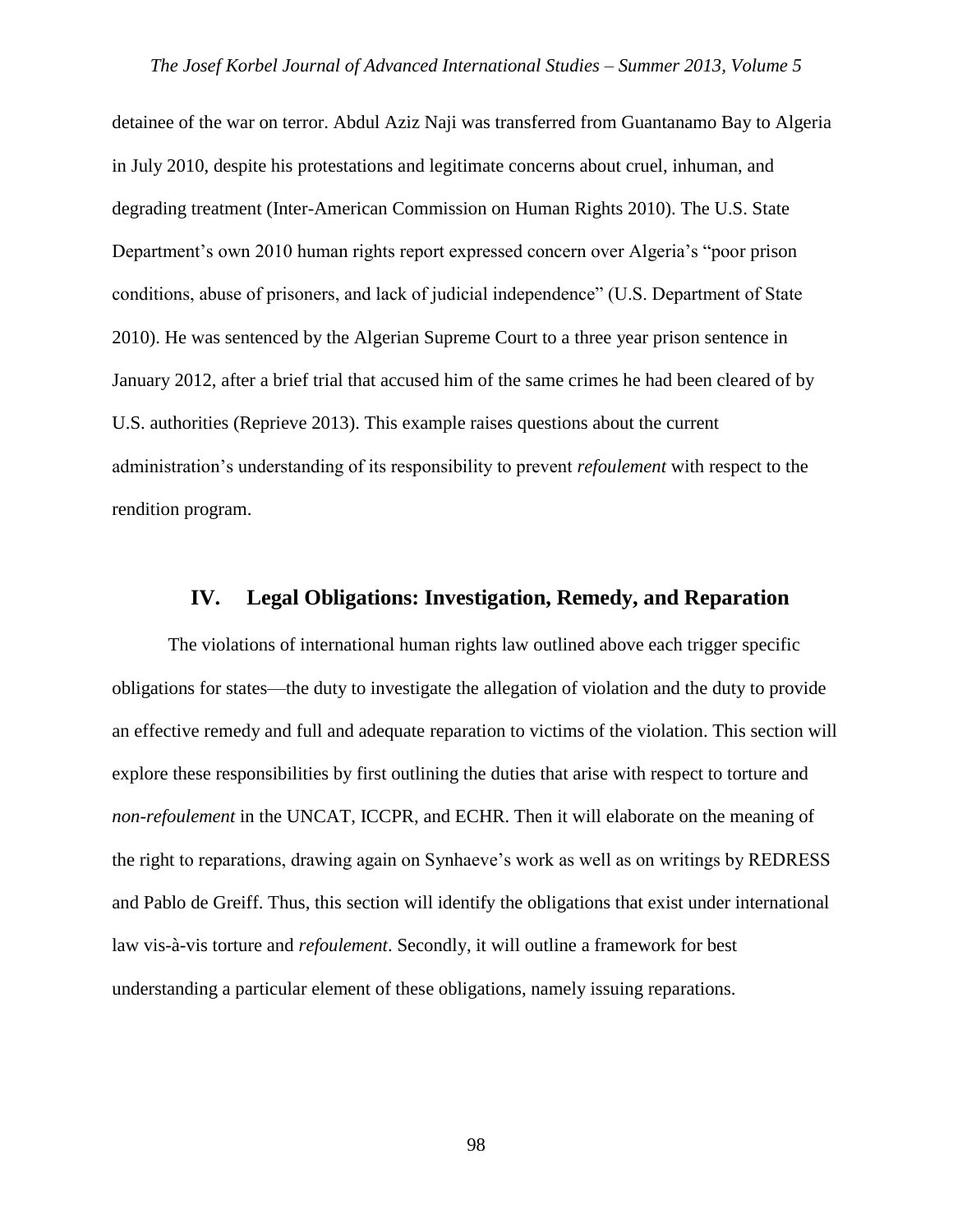# **States' Responses to the Commission of Torture or Cruel, Inhuman or Degrading Treatment and** *Refoulement*

The UNCAT, the ICCPR, and the ECHR require states to investigate allegations of torture or cruel, inhuman or degrading treatment. Article 12 of the UNCAT provides that the investigation must be "prompt and impartial" in cases where there are "reasonable grounds" to believe torture has occurred. Per the OSJI report, the UN Committee against Torture has further explained that "the investigation must be conducted by qualified individuals, must be effective, and must attempt to determine both what happened and who is responsible" (OSJI 2013, 23). In the ICCPR, the requirement to investigate can be deduced from a joint reading of Articles 7 and 2 which inform states of their obligation to provide any person whose rights or freedoms have been violated with effective remedy, and the opportunity to have their claim determined by competent authorities (implying an investigative component), and the enforcement of such remedies when granted. The European Convention on Human Rights has been interpreted by the European Court of Human Rights to oblige states with similar responsibilities as the UNCAT and the ICCPR for breaches of Article 3. As explained by OSJI, states are required to conduct effective investigations capable of "leading to the identification and punishment of those responsible" (OSJI 2013, 24).

The UNCAT, the ICCPR, and the ECHR also codify states' commitments to provide effective remedy and reparations for torture victims. As noted in Article 14 of the UNCAT, states must ensure that a victim of torture "obtains redress and has an enforceable right to fair and adequate compensation, including the means for as full rehabilitation as possible." This applies to all victims of torture and acts of cruel, inhuman or degrading treatment or punishment. The Committee against Torture has also determined that Article 14 compels states to: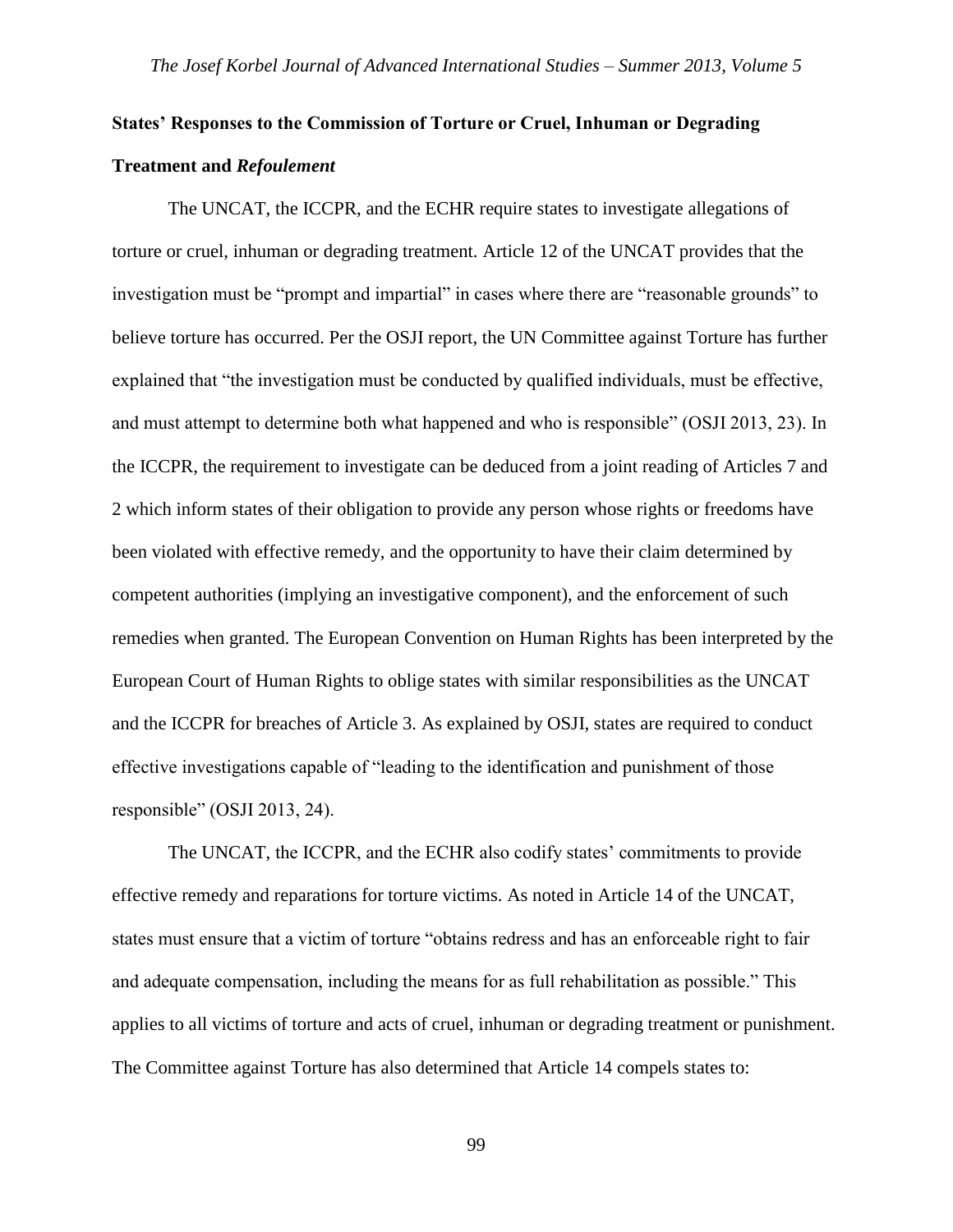…enact legislation and establish complaint mechanisms, investigation bodies and institutions, including independent judicial bodies, capable of determining the right to and awarding redress for a victim of torture and ill-treatment, and ensure that such mechanisms and bodies are effective and accessible to all victims (OSJI 2013, 24).

The ICCPR recognizes the right to an effective remedy in Article 2(3), which the Human Rights Committee defines to include the right to compensation (Ibid.). Article 13 of the ECHR also recognizes the right to an effective remedy: "Everyone whose rights and freedoms as set forth in this Convention are violated shall have an effective remedy before a national authority notwithstanding that the violation has been committed by persons acting in an official capacity." Article 41 provides for reparations, setting forth that "[i]f the Court finds that there has been a violation of the Convention or the Protocols thereto, and if the internal law of the High Contracting Party concerned allows only partial reparation to be made, the Court shall, if necessary, afford just satisfaction to the injured party."

As in the case of torture, *refoulement* also carries with it the right to an investigation of the commission of the transfer and a right to remedy and reparation. These rights are codified in Article 3 of the UNCAT, Articles 2 and 7 of the ICCPR, and Articles 3 and 13 of the ECHR. The ECHR, for instance, implies that all potential victims of *refoulement* must be able to lodge their complaints with a competent authority and obtain a comprehensive and rigorous evaluation of their requests before a transfer is enforced (European Court of Human Rights 2013, 2).

The extraordinary rendition program triggers all of the above obligations. To summarize, the reasons for that include (1) detainees' allegations of torture or cruel, inhuman or degrading treatment; (2) detainees' transfer to the custody of other governments despite a real risk of torture or cruel, inhuman or degrading treatment; and (3) the lack of effective, independent, and impartial review of their transfers. The United States and its partners therefore owe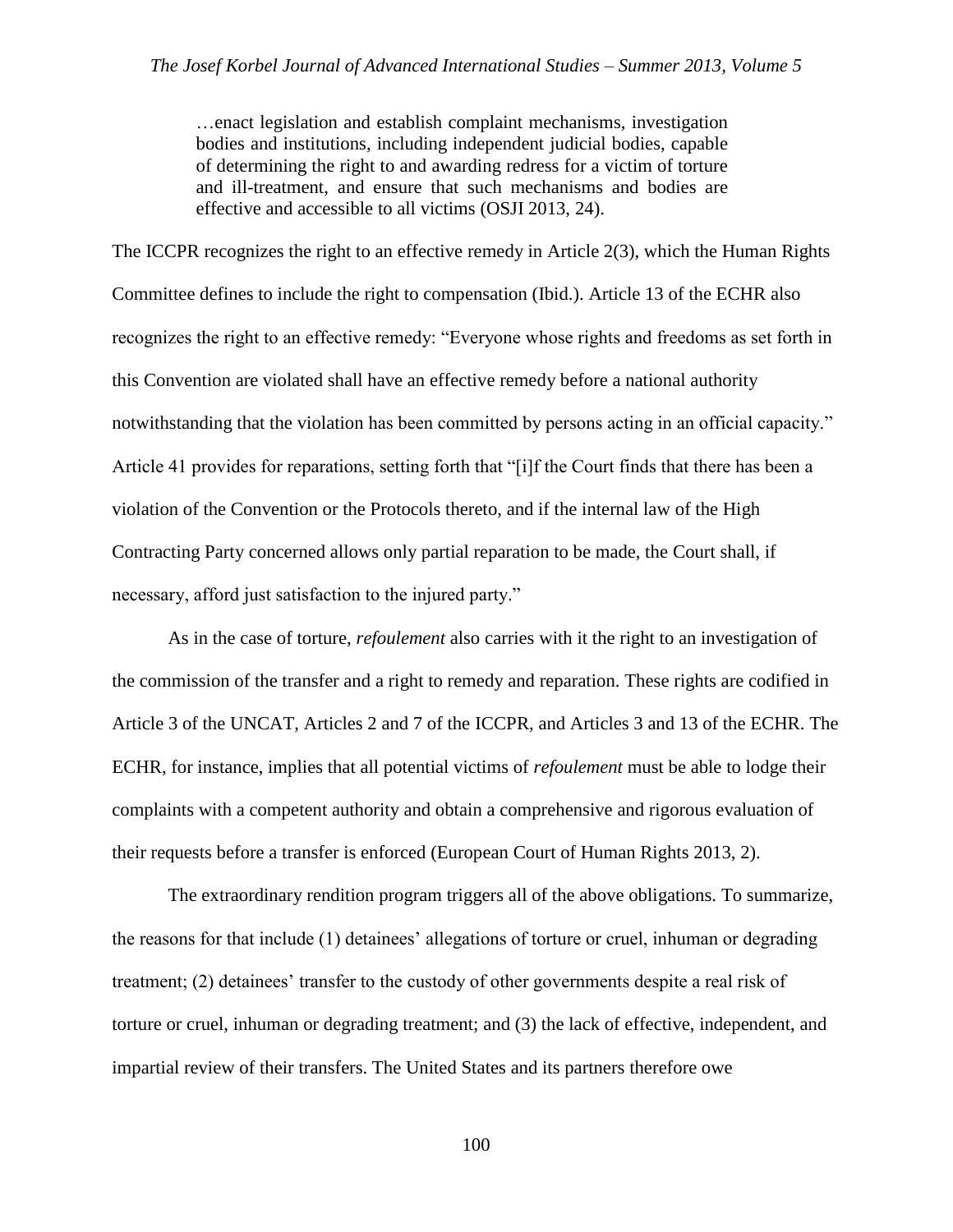investigations, effective remedy, and reparations to those individuals subject to torture or cruel, inhuman or degrading treatment and/or *refoulement* as part of the extraordinary rendition program.

#### **Exploring the Right to Reparation**

The previous section has established the legal right to an investigation of alleged human rights violations and the right to remedy and reparation for victims. However, the legal texts provide little guidance with respect to how these rights can be exercised and fulfilled. I will now explore their meaning by elaborating on the right to reparation, showing it can provide a useful framework for addressing the human rights violations committed as part of the extraordinary rendition program.

The foundational belief supporting the right to reparations is that the state holds a special obligation to repair victims of serious human rights violations, in addition to punishing the perpetrators of those violations. Pablo de Greiff, an expert on reparations in the field of transitional justice, provides an analysis of reparations that is useful to consider. While there is a clear distinction between the extraordinary rendition situation and post-conflict societies in transition, transitional justice measures are developed, after all, in order to address systemic human rights violations. To repair a violation, the state must provide the victim with restitution to the status quo ante or, when that is not possible, compensation in proportion to harm, though this is understandably problematic when it comes to irreversible harms such as harm from torture (de Greiff 2008, 167). REDRESS' 2001 report *Torture Survivors' Perceptions of Reparation* adds that reparation is couched in restorative justice theory, instead of retributive justice, which places an emphasis on repairing as far as possible the damage and hurt caused to a victim by a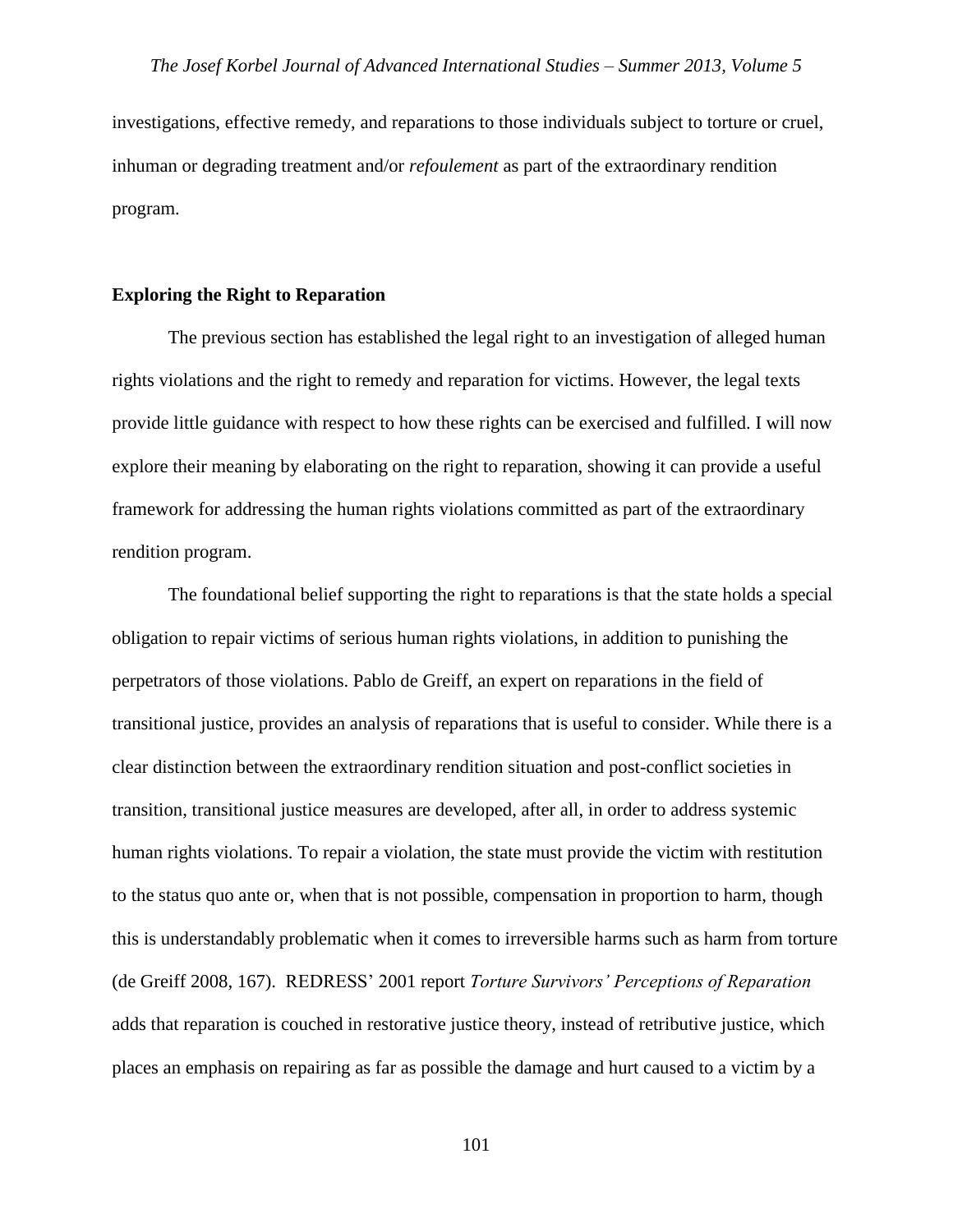crime. Through its emphasis, this approach tackles problems with the extraordinary rendition program through victims' needs, not perpetrator punishment.

The van Boven/Bassiouni principles, developed by Theo van Boven and M. Cherif Bassiouni, are the most well-known and comprehensive principles regarding the elements necessary for a complete reparation strategy. According to the principles, the victims' right to remedy and reparation encompasses access to justice, reparation for the harm suffered, and access to factual information concerning the violations. Reparation "should be adequate, effective, prompt, proportional to the gravity and the harm suffered, and should include various forms" (Cullinan 2001, 13). Four main forms of reparation are restitution, compensation, rehabilitation, and satisfaction and guarantees of non-repetition. Restitution means reestablishing the victim's status quo ante. Compensation, which de Greiff states is essential and preferred, involves granting the victim monetary compensation for every quantifiable harm. Rehabilitation calls for adequate medical and psychological care for victims of human rights violations. Lastly, satisfaction and guarantees of non-recurrence requires the cessation of the violations, verification of the facts, apologies to victims and legal rulings, disclosure of the truth, sanctions on perpetrators, and institutional reform (de Greiff 2008, 167). Establishing the truth is an important component of reparations. Casting clear light on the rendition network in its totality offers tangible benefits to victims, allows for a full assessment of the appropriate reparations in the context of extraordinary rendition, and affords all actors the best means to unbiasedly represent what actually happened. Establishing truth, whether through truth-telling or the creation and publication of an official report and judgment, is an important starting point. While acknowledging that accountability is essential, the "[d]isclosure of the truth…is one of the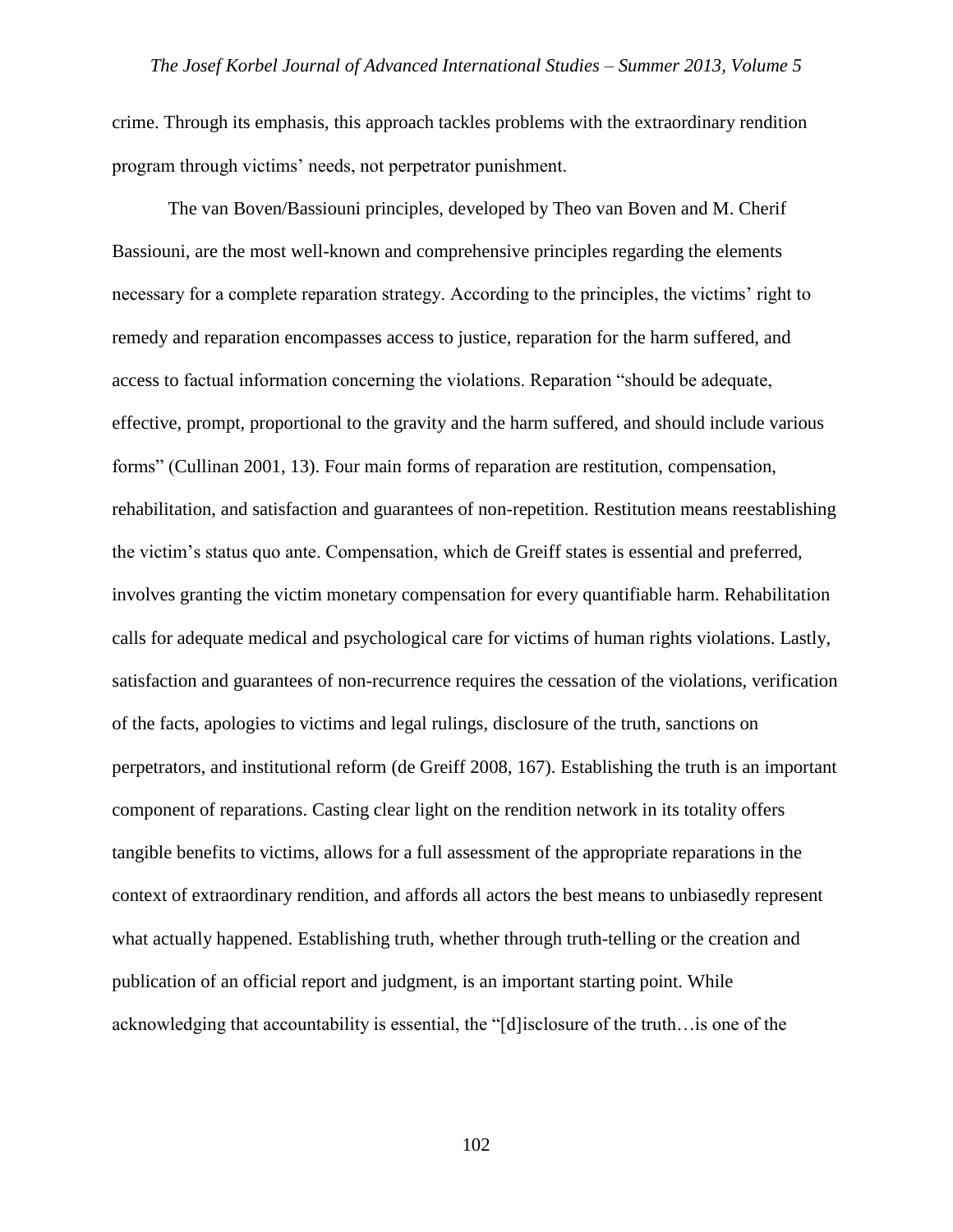psychological premises that must be fulfilled in order to obtain justice" and pave the way for that accountability (Cullinan 2001, 17).

## **V. Paths to Reparation**

To recap, Sections II and III established that the extraordinary rendition program violated a number of human rights codified in international law, including the prohibition of torture and cruel, inhuman or degrading treatment and the principle of *non-refoulement*. Section IV outlined the legal obligations triggered by these violations—the duty to investigate and provide remedy and reparations—with a special focus on how the right to reparation should be emphasized and fulfilled through restitution, compensation, rehabilitation, and satisfaction and guarantees of nonrecurrence. This section evaluates how the right to reparation has actually been claimed in the war on terror context. While the right has been exercised, significant obstacles remain that compromise the completeness of reparations.

#### **Exercising the Right to Reparation**

The primary mechanism that states have used to address allegations of human rights violations resulting from extraordinary rendition is investigation. While it is a starting point for providing reparations, the investigations have often been kept confidential and therefore fall below the standard for truth-seeking as contemplated by the van Boven/Bassiouni principles. The second vehicle through which victims have sought reparations is litigation. Both of these efforts have been significantly more successful in securing reparations outside of the United States, though the U.S. has made some efforts. This section will analyze what states have done to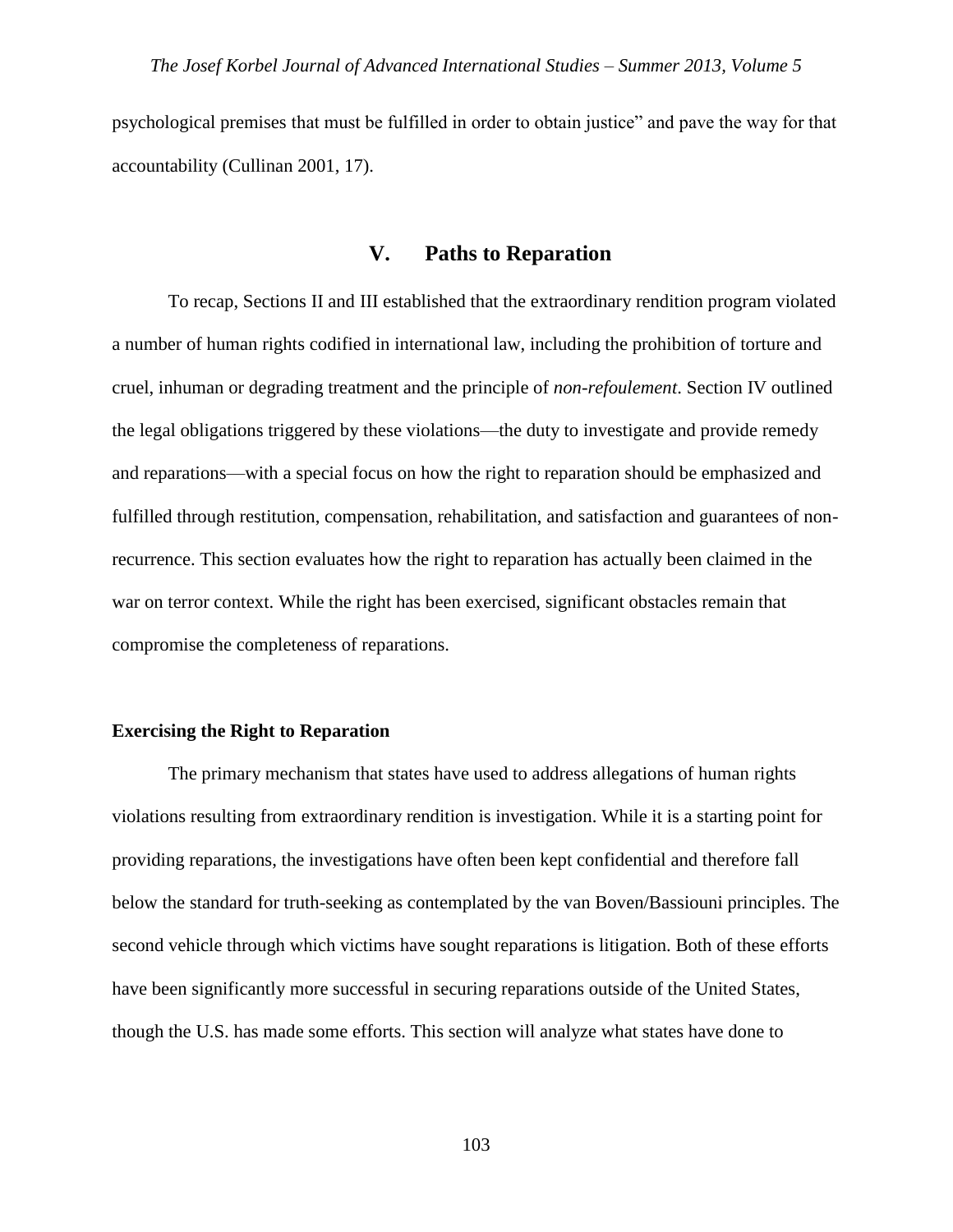respond to allegations about human rights violations consequent to the rendition program and the gaps in the various approaches.

In terms of its obligation to investigate, the U.S. has taken some steps in the right direction. These efforts are not complete, however, because they appear to have been limited in scope and focus on CIA secret prisons, which are only a part of the extraordinary rendition landscape. For example, there was a House Committee on Foreign Affairs hearing in 2007 on extraordinary rendition, but the majority of the attention was focused on "black sites" (TCP 2013, 175). There was also an inquiry by the Department of Justice into the U.S.'s rendition practices, but this was limited to ill-treatment by U.S. officials beyond what its own Office of Legal Counsel authorized, which included the redefinition of torture from the infamous "torture memos" (Hafetz 2013). Furthermore, in December 2012, the U.S. Senate Select Committee on Intelligence voted to approve a comprehensive report on CIA detention and interrogation. Although the report is classified, and is currently not publicly available, the committee chairman, Senator Dianne Feinstein, stated that she and a majority of the committee believed that the creation of "black sites" and the use of so-called enhanced interrogation techniques were "terrible mistakes." She added that the report would "settle the debate once and for all over whether our nation should ever employ coercive interrogation techniques such as those detailed in the report" (OSJI 2013, 7).

It is commendable that these investigations occurred, especially considering that the more recent ones took place despite President Obama's intention of "looking forward," but they are clearly deficient in numerous ways (TCP 2013, 1). The scope of the Senate report, for instance, is still unclear and its contents remain classified; it is impossible to know what attention was paid to victims' issues, if any. Further, whether the report addressed the transfer of detainees to the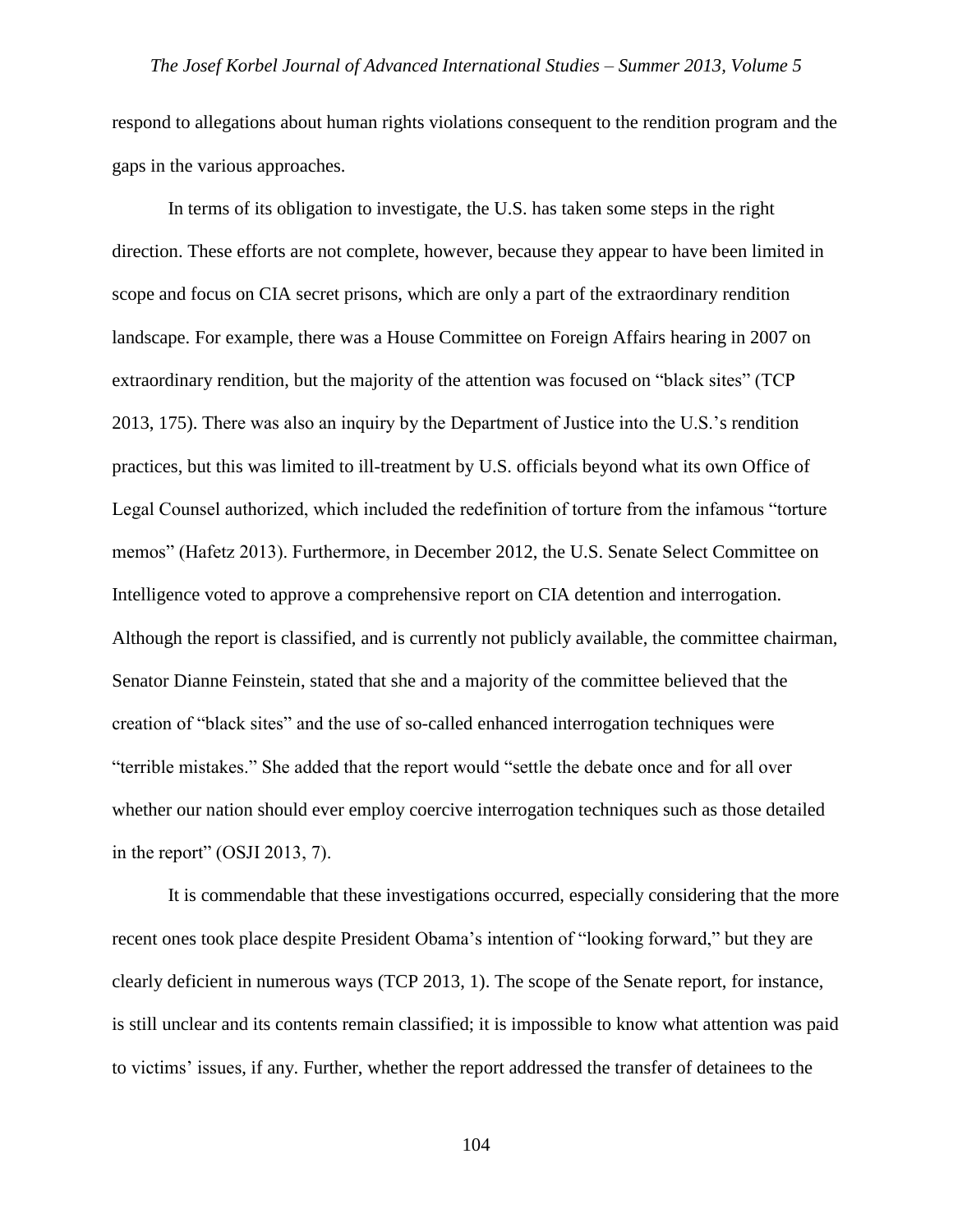custody of third party states and how they were treated while in custody remains unknown. The investigations have also failed to lead to accountability for the commission of torture and cruel, inhuman or degrading treatment, assuming that that was their objective at all. Considering these investigations comprise a great portion of the official truth-seeking efforts, the entire reparations project becomes less effective than it could be.

Investigations outside the U.S. have also suffered as a result of great American secrecy surrounding the practice of extraordinary rendition, though there has been some progress in these inquiries too. Canada, for instance, commissioned a comprehensive review of the extraordinary rendition of its citizen Maher Arar, though it resisted doing so when Arar first made his allegations (O'Connor 2006). The commission found that Canada's intelligence services were responsible for providing the U.S. with false information that led to Arar's rendition, prompting the Canadian government to issue an official apology (TCP 2013, 172). Canada also provided compensation to Arar for CA\$10.5 million plus legal fees (*CBC News,* January 25, 2007). Moreover, the Royal Canadian Mounted Police ("RCMP") commissioned a review of its role in Arar's rendition. It has issued a number of recommendations and is reported to be reforming. One of the proposed reforms, for instance, involves increasing civilian oversight of the RCMP (*The Toronto Star,* June 22, 2012).

More information also came to light regarding extraordinary rendition via two Council of Europe reports issued in 2006 and 2007, a release from the European Parliament in 2007, and a follow-up report from the European Parliament's Civil Liberties Committee in 2012. These reports concerned the creation of "black sites" in Europe and the complicity of European governments in alleged CIA human rights abuses. The more recent European Parliament's Civil Liberties Committee report focused also on renditions to Lithuania, Poland, and Romania.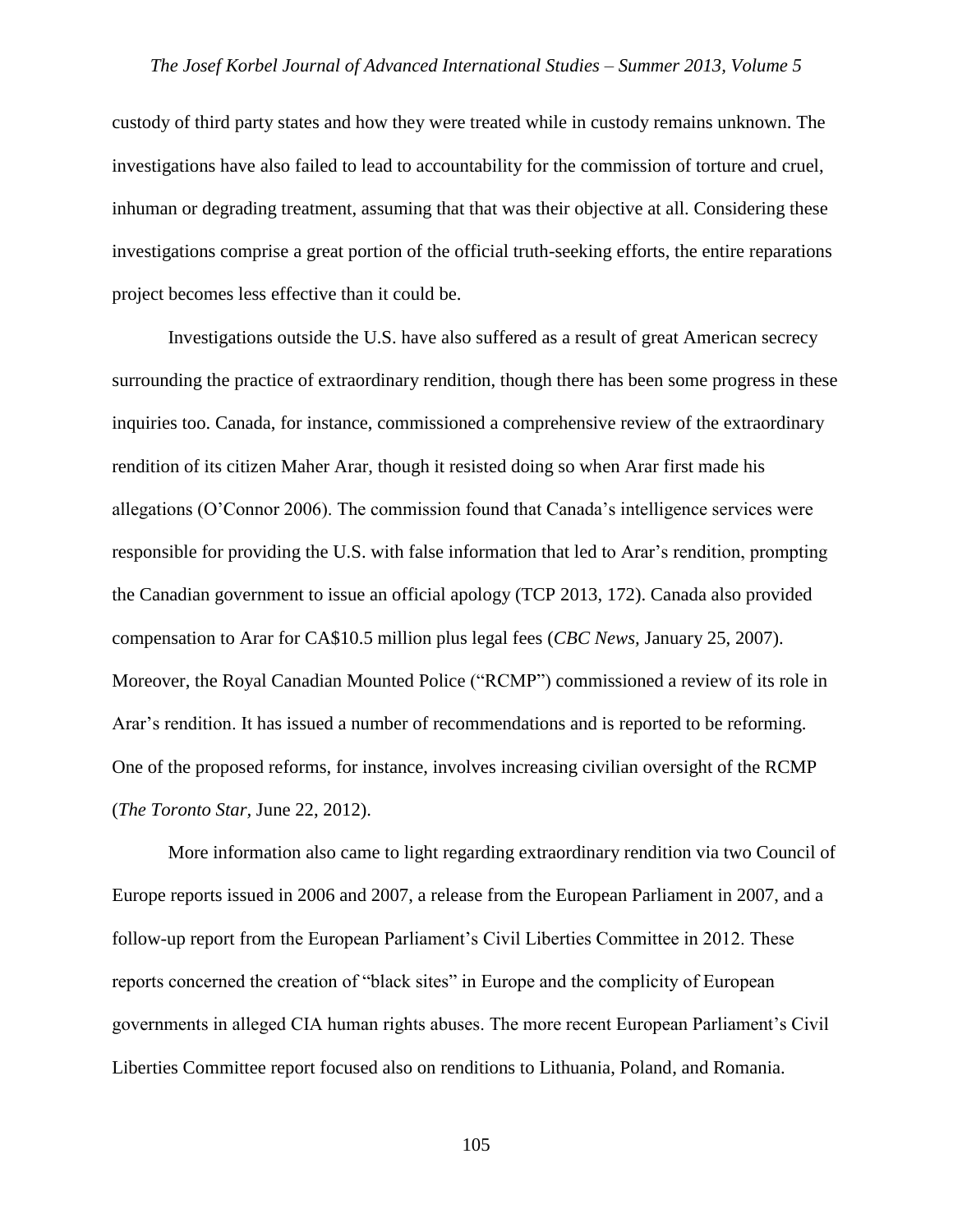Among its findings were that no EU member state fulfilled its obligation to hold an open and effective investigation into collaboration with the CIA rendition program (TCP 2013, 164). However, as a result of the U.S. refusing to respond to requests for information, allied governments have been struggling with "being held accountable both by their citizens and by international organizations, while ... being discouraged from making any public disclosures through direct and indirect warnings from the United States" (Ibid.).

Obtaining effective remedy and reparation has proven even more problematic than the investigations. Only a few victims have been successful, and none of them in the U.S., despite efforts of several victims to claim reparations through the U.S. court system. Cases related to the details of extraordinary rendition just do not make it through the system as a result of the government's early invocation of the "state secrets" privilege and the courts' deference to the executive's national security decisions (Baumann 2011). The one exception to that is *Richmor v. Sportsflight Aviation*, a legal dispute over unpaid bills between two small aviation companies in upstate New York contracted by the CIA to fly and operate rendition flights. The British organization Reprieve found that, in the documents filed with the court, both airlines acknowledged the nature of the flights, referring to detainees as "invitees" (Baumann 2011). To my knowledge, this is the only known rendition-related case in which the U.S. failed to invoke the "state secrets" privilege (Finn and Tate 2011).

As was the case with investigation, litigation outside the United States has been more successful in obtaining reparations for victims. Former detainees Ahmed Agiza and Mohammed Al-Zery received financial compensation in Sweden, resulting from a combination of litigation and investigation, and Osama Mustafa Hassan Nasr (a.k.a. Abu Omar) received reparations in Italy via litigation (OSJI 2013, 110; Synhaeve 2011, 440). Australia and the United Kingdom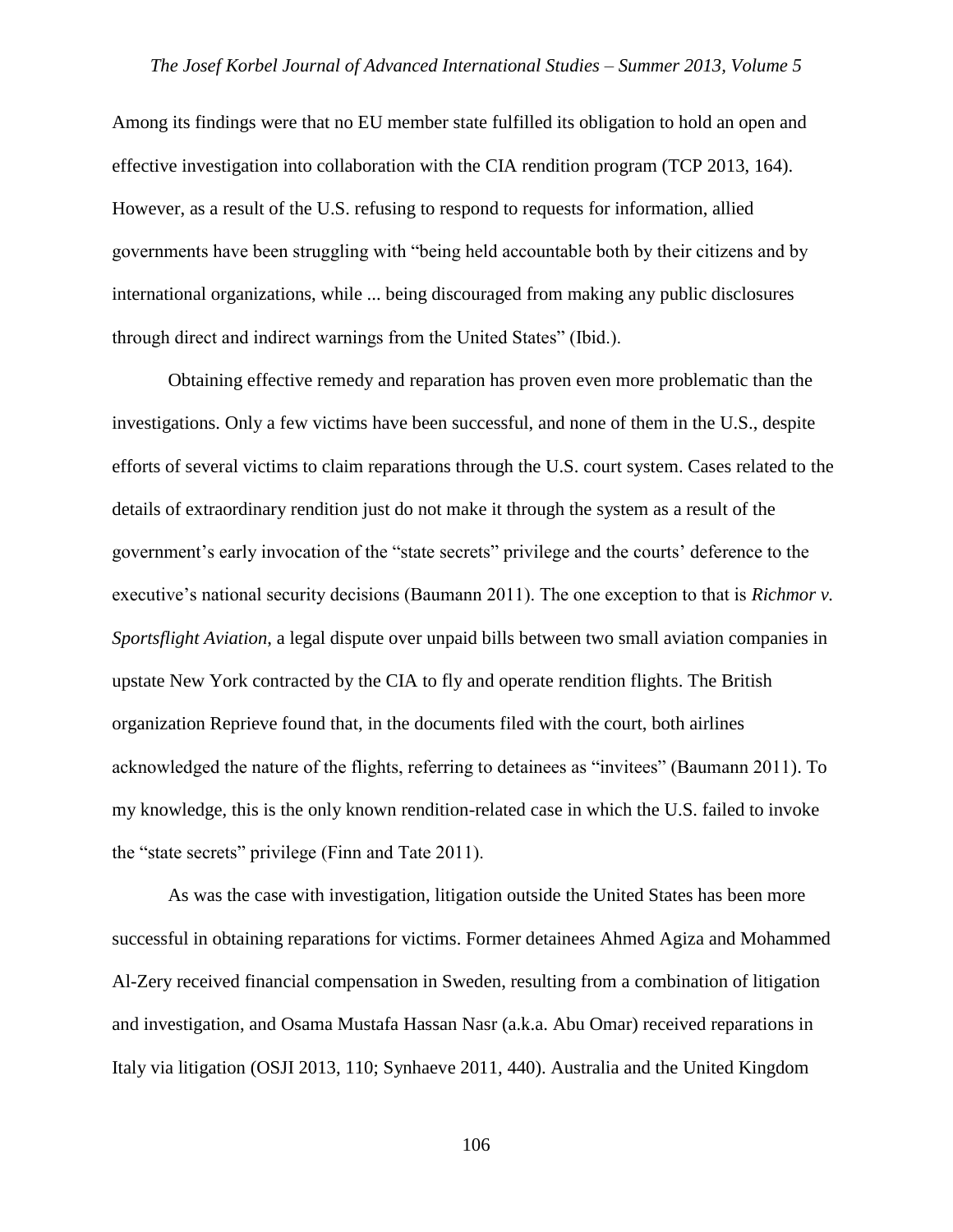also issued compensation to extraordinary rendition victims, but in the context of confidential settlements that sought to avoid litigation relating to the associated human rights violations (OSJI 2013, 7). Most recently in December 2012, the European Court of Human Rights issued a landmark decision in former detainee Khaled El-Masri's case against Macedonia for its role in his rendition. In the case of *Khaled El-Masri v. The Former Yugoslav Republic of Macedonia* (2012), the Court ordered Macedonia to pay El-Masri  $\epsilon$ 60,000 for the seriousness of the violations of the European Convention, finding Macedonia violated Article 3 of the ECHR. The reasons were twofold. Firstly, the Court decided that even though it was the CIA rendition team that tortured El-Masri in Macedonia, Macedonia was also considered responsible. Secondly, the Court found that because Macedonia transferred El-Masri unlawfully to U.S. custody, knowing he was at risk of torture or other cruel, inhuman or degrading treatment, it violated Article 3 of the ECHR (Ibid., 60-66). Additionally, the Court found Macedonia in violation of Article 5 of the European Convention prohibiting arbitrary detention, Articles 2, 3, and 5 for the failure to investigate El-Masri's allegations sufficiently, and Article 13 for infringing upon El-Masri's right to an effective remedy (Ibid., 80).

Most of the efforts to address the human rights problems of the rendition program have, thus, taken the form of incomplete investigations or frustrated litigation. Yet, truth has emerged, financial compensation has been remitted in some cases, and a few official apologies have been issued. Proceedings seem to fare significantly better outside of the U.S., though they are hampered by a lack of cooperation on the part of the American government as well as by the domestic politics of the state conducting investigations or hosting litigation regarding its practices vis-à-vis rendition. Evaluating all of this together, it is clear there are still significant accountability gaps that impact the right to reparation for victims.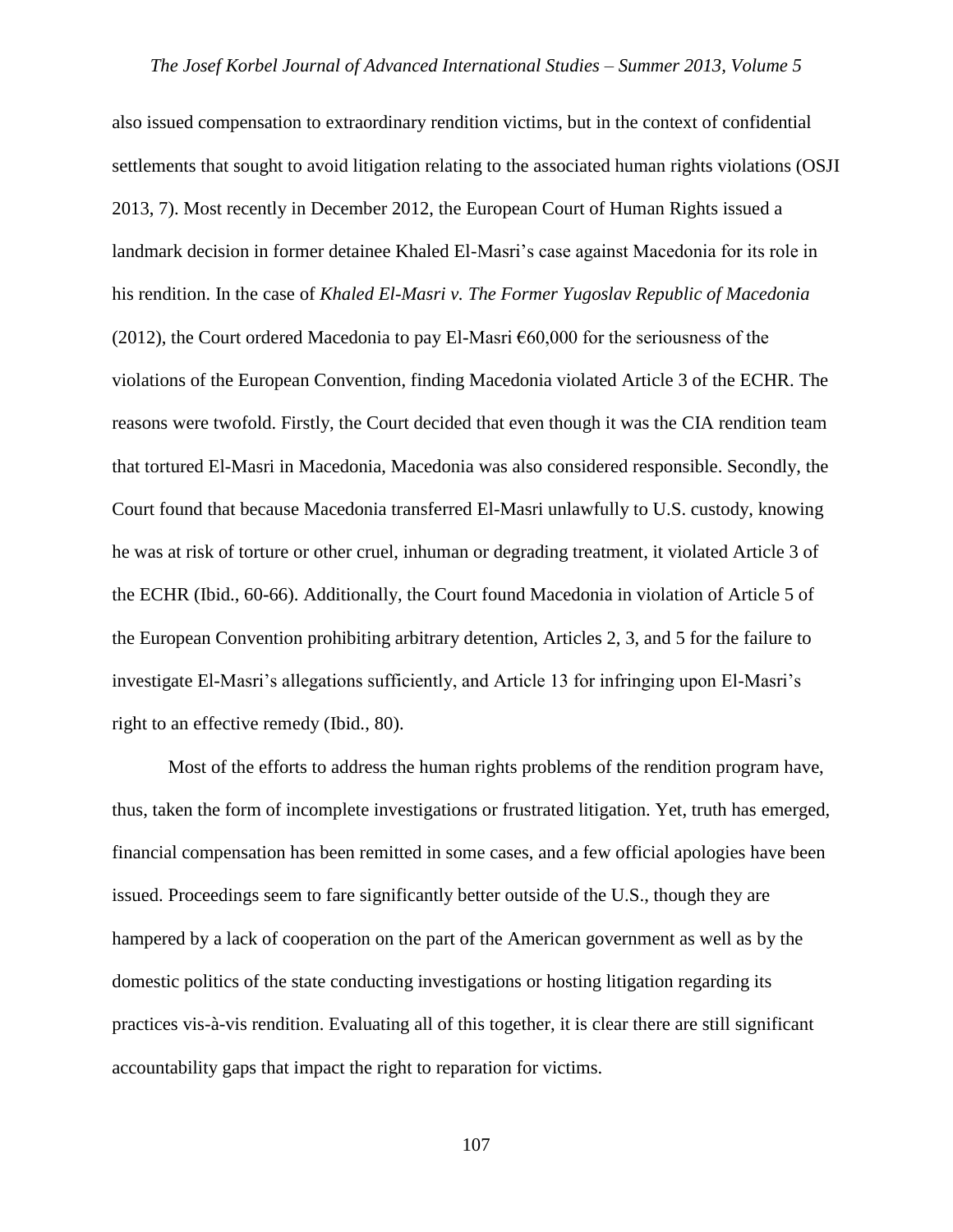## **VI. Challenges and Opportunities to Fulfill Victims' Claims**

As this discussion has hopefully clarified, there is strong evidence to support a thorough, public investigation into all aspects of extraordinary rendition. There is also a legal basis to hold the U.S. accountable for the human rights violations it is believed to have committed via the rendition program. The United States is not the only blameworthy party, considering the network it utilized for the rendition program. However, it stands out because of its leadership role and its failure to publicly acknowledge any wrongdoing, offer official apology, or provide victims with any form of reparations. The final section of this inquiry will identify a few of the challenges that contribute to this stasis, which victims and advocates may want to consider when moving forward with victims' claims, as well as a potential opportunity to contribute to victim reparation by focusing on the right to truth.<sup>7</sup>

One of the first challenges is the unknown scope of the rendition program. A number of consequences flow from this, one being that the population of victims and perpetrators remains in question. Notably, two of the most successful detainee cases profiled above (i.e. Maher Arar and Khaled El-Masri's cases) featured victims who had the advantage of Canadian and German citizenship. Despite the initial resistance of both of those governments, Canada and Germany ultimately ended up supporting their citizens' human rights efforts. Consider the number of detainees that were part of the rendition program that are not citizens of responsive governments that can advocate for their rights or that are still in detention at the GTMO detention facility, with limited access to attorneys, let alone avenues for remedy. Also, OSJI's report outlines the accounts of 136 detainees it believes to have been part of the extraordinary rendition program, but the report points out that there could be many more individuals who have yet to be identified.

 $\overline{a}$ 

<sup>7</sup> For more discussion on the right to truth, refer to the Joint Concurring Opinions in *El-Masri v. Yugoslavia.*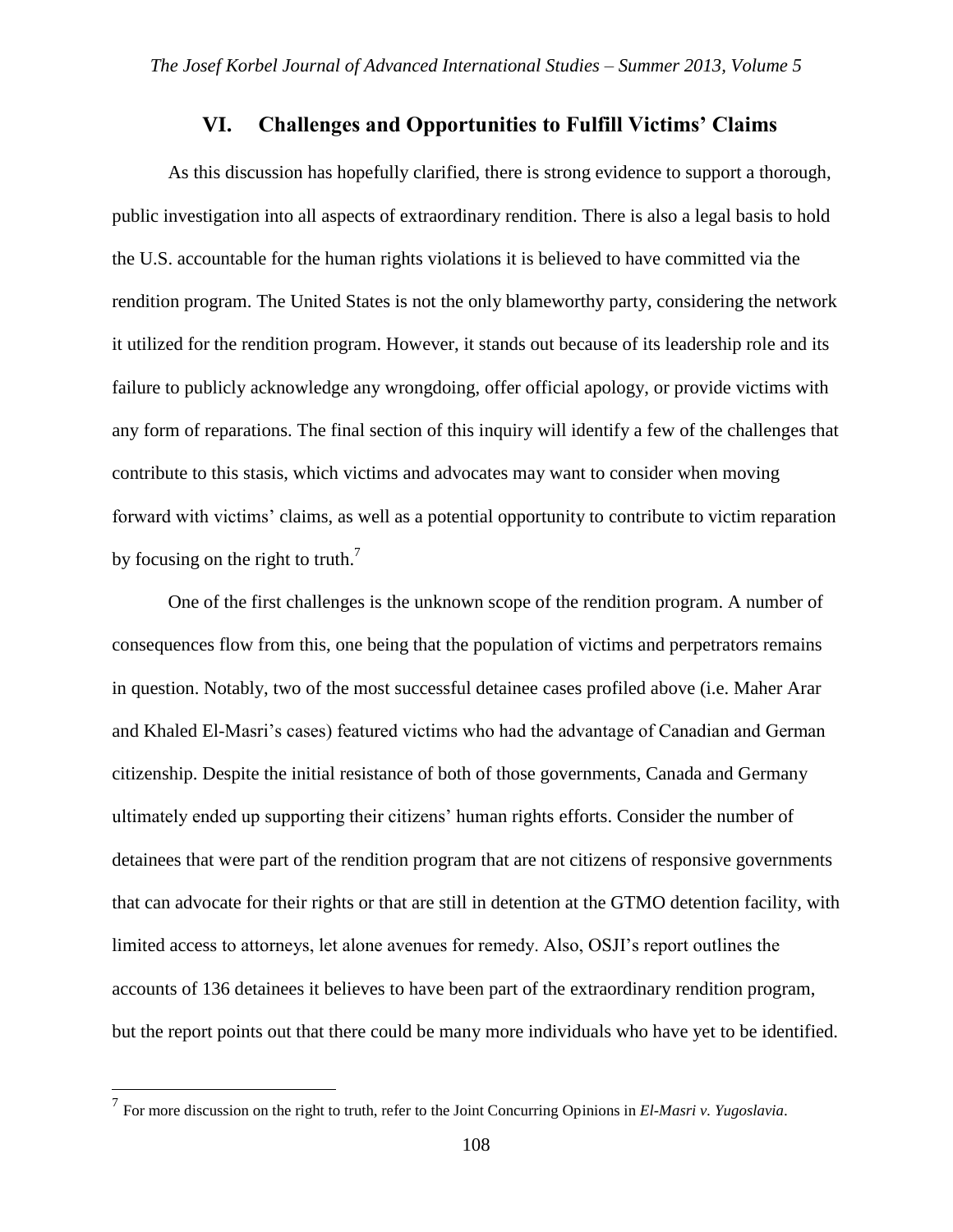As for the population of perpetrators, the extraordinary rendition program required deep collaboration among and between government agencies and private companies. The extent to which these parties were involved in the program, what they knew about detainee treatment, and what they did to facilitate or prevent torture and cruel, inhuman, and degrading treatment is unclear.

The second greatest challenge to victims' reparation claims is politics, chiefly U.S. policy with respect to the war on terror and truth. It seems the continuity of the war is one of the strongest elements that buttresses the "state secrets" privilege, which has thus far upset all of the cases brought in U.S. courts on behalf of victims of extraordinary rendition. As a result, none of the "big fish" have actually been held accountable for their roles in the systematic violation of human rights that occurred as a result of the extraordinary rendition program. Moreover, the Obama administration has decided to forego investigation into allegations of wrongdoing on the part of former Bush administration officials and continues to employ the rendition program. This will be an obstacle to establishing an accurate account of the program through cooperation with those at the highest levels of government in this and the previous administration.

Another challenge to fulfilling victims' rights to reparation is rallying domestic support for establishing accountability mechanisms related to human rights abuses committed against suspected terrorists in the war on terror. While Maher Arar and Khaled El-Masri were cleared of any wrongdoing, a number of the individuals subjected to torture and other cruel, inhuman or degrading treatment are not in the same position, especially not in the public's imagination. Abu Zubaydah, for instance, was characterized as "an admitted operational planner, financier and facilitator of international terrorists and their activities… [and as having] participated in hostilities against the U.S., its interests, and allies" in his November 2008 JTF-GTMO Detainee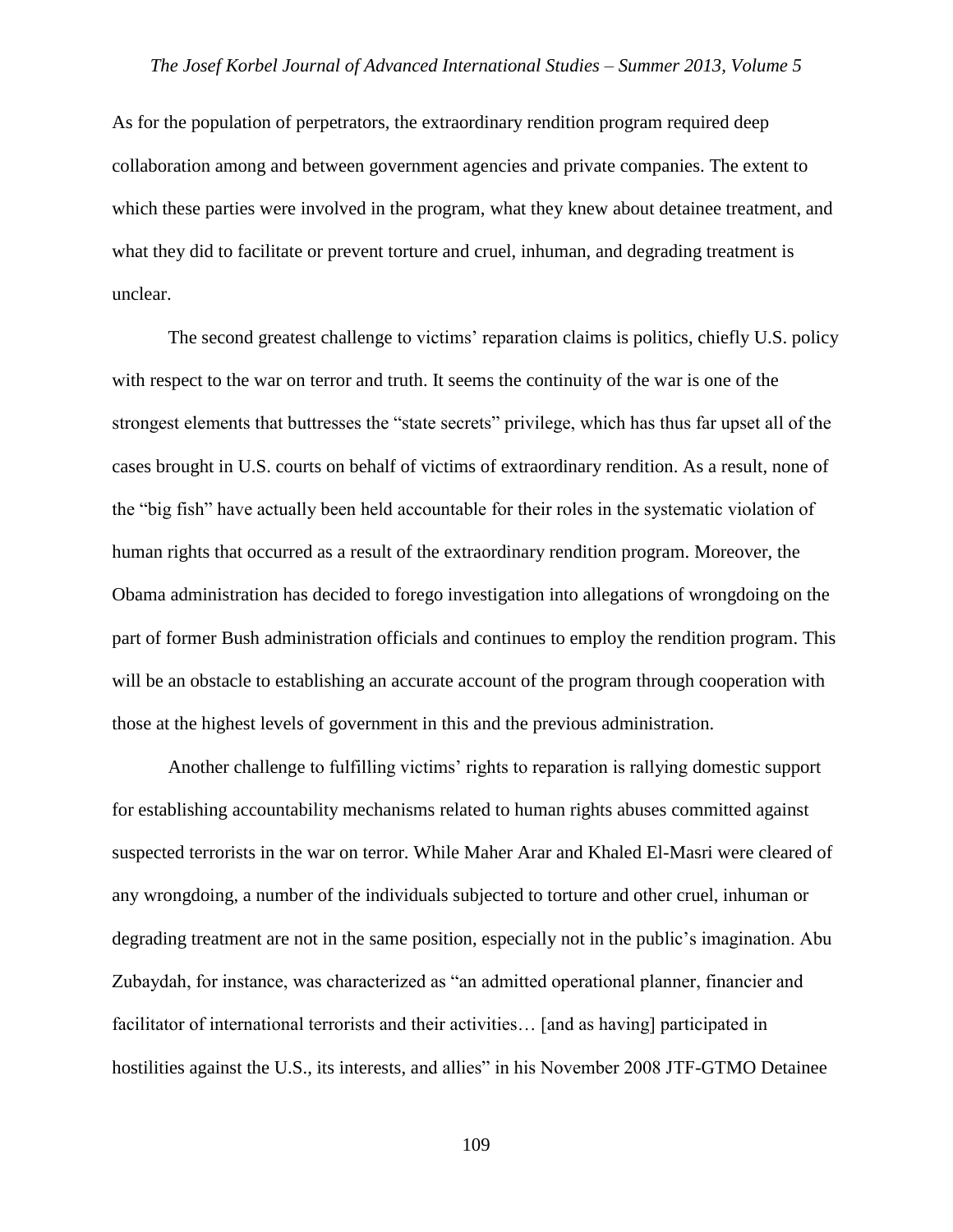Assessment, though this characterization has been disputed by his attorney (Department of Defense 2008; Margulies 2012). Zubaydah was also vilified in the recent blockbuster *Zero Dark Thirty.* At the same time, in 2008 CIA director Gen. Michael Hayden confirmed that Zubaydah was subject to torture and the rendition program (*The New York Times*, April 28, 2013; Margulies 2012). It is difficult to rally sympathy for individuals like Zubaydah in a political climate with heightened sensitivity to terrorism and national security concerns, despite how he has been treated. He is unlikely to inspire a groundswell of support for an inquiry into his treatment and for financial compensation supported with American tax dollars.

U.S. public opinion on human rights and humanitarian law is another factor militating against publicly supported accountability mechanisms. As shown by a public opinion survey conducted in February 2011 by the American Red Cross, "55% of adults surveyed felt that they were somewhat or very familiar with the Geneva Conventions, but 51% also stated that they believed it was acceptable to torture enemy soldiers" (DeCristofaro, Guttierez, and Woods 2011, 1010). Considering the American debate about whether to consider combatants like Zubaydah to be soldiers, the percentage of those who believed it was acceptable to torture the enemy might be even higher if the question were asked with respect to the individuals who were subject to extraordinary rendition.

However, there are still opportunities to pursue reparations in the United States for victims of extraordinary rendition. Recall that the four types of reparations contemplated by the van Boven/Bassiouni principles are restitution, compensation, rehabilitation, and satisfaction and guarantees of non-repetition. Satisfaction and guarantees of non-recurrence include the cessation of the violations, verification of the facts, apologies to victims and legal rulings, disclosure of the truth, sanctions on perpetrators, and institutional reform (de Greiff 2008, 167). This element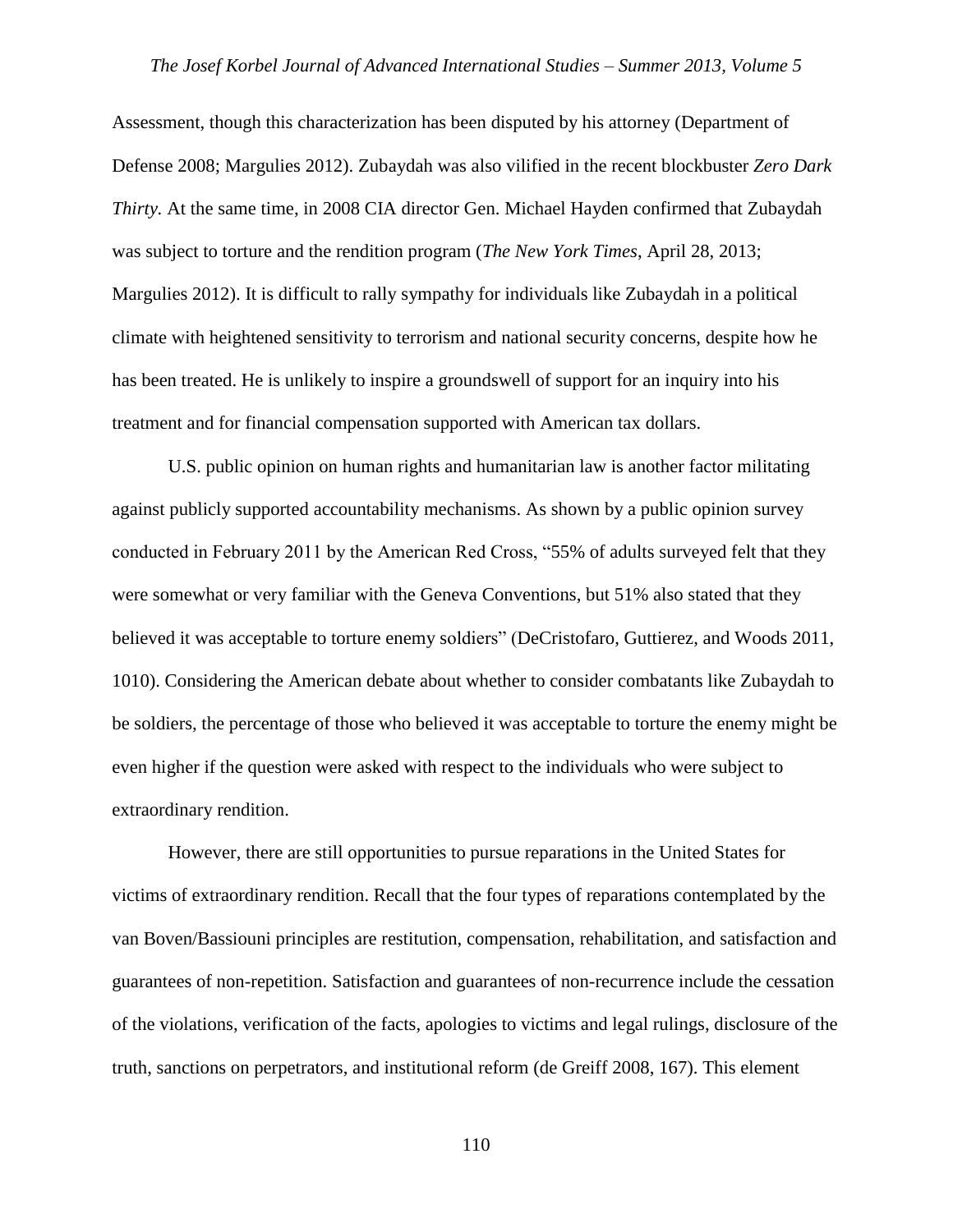contains an entry point for actors besides those directly involved in the violations perpetrated via the rendition program to contribute to the disclosure of the truth, and thereby partially fulfill victims' rights to reparation.

Documentation as a vehicle for truth-seeking and truth-telling has already proven active in this case. For instance, the documentation completed by The Constitution Project's Task Force and the Open Society Justice Initiative, which provided much of the factual information that served as the basis for this inquiry, played important roles in contributing to the pool of uncovered truths about the extraordinary rendition program. Through the OSJI report, for instance, the accounts of 136 detainees were catalogued and distributed around the world. Of course, the veracity of former detainee accounts must be investigated for these efforts to have validity, but these challenges can be met. For instance, The Constitution Project's Task Force cross-checked and independently corroborated detainee accounts with the recollections of other witnesses as well as publicly available data. A similar approach could be adopted by other truthseeking efforts.

Another interesting project also working in the documentation/truth-seeking space is *Witness to Guantanamo*, started by Peter Jan Honigsberg, a Professor of Law at the University of San Francisco. The project was inspired by the Shoah model and the work of Steven Spielberg in response to Holocaust denial. Spielberg filmed video accounts of the experiences of survivors, and to date over 52,000 survivors have told their personal stories. *Witness to Guantanamo* is currently conducting in-depth interviews of former Guantanamo detainees, and the website already features short video clips of those interviews. It is intended to provide an archive of experiences to preserve individual truths and also to provide scholars and researchers with documentation of what happened during the war on terror at the GTMO detention facility. A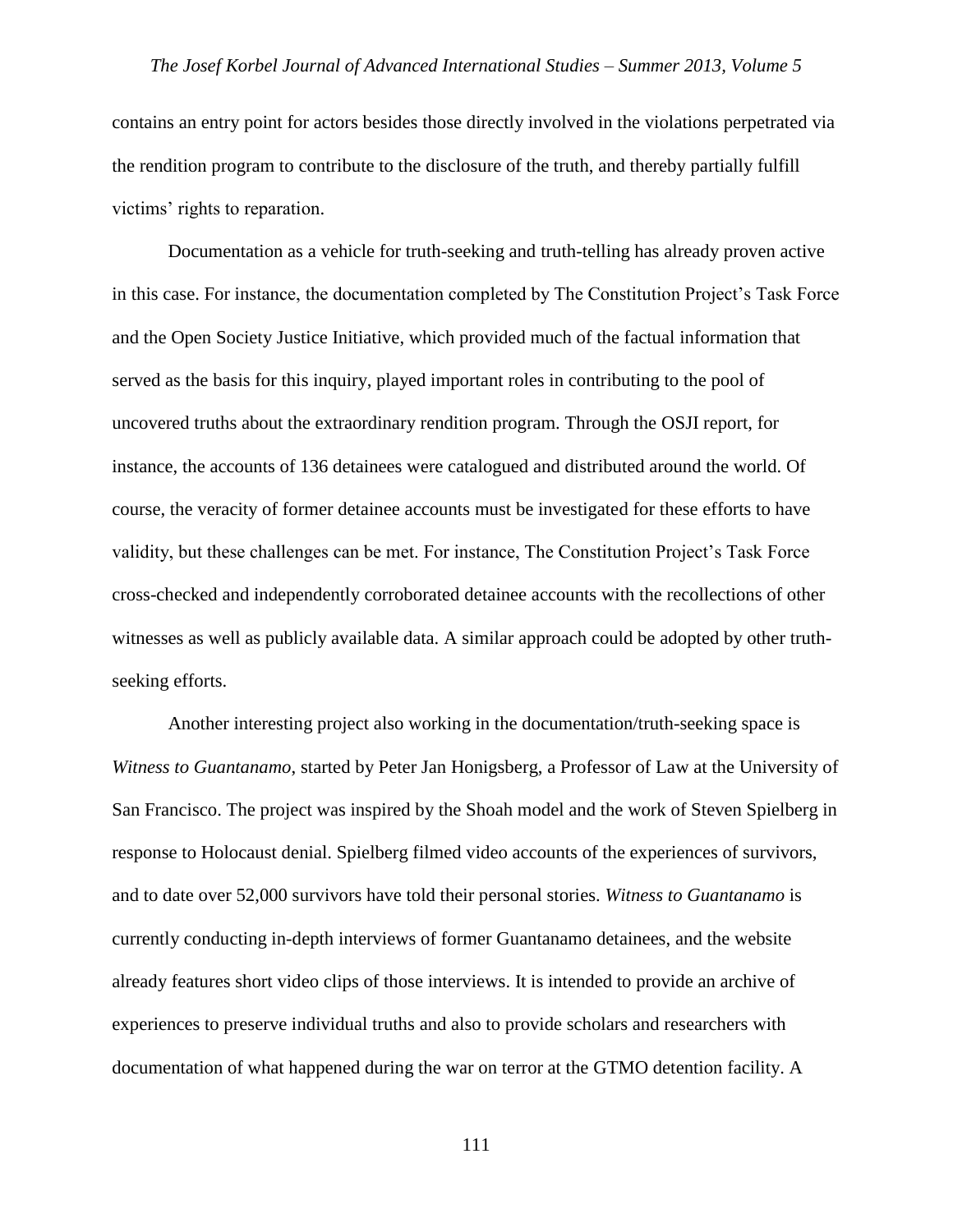similar model could potentially be adopted for victims of extraordinary rendition (*Witness to Guantanamo* 2013).

Perpetrators' acknowledgement of and apology for their actions are important to a complete reparations plan. Perhaps in their absences, however, one can consider the efforts of advocacy groups, researchers, and lawyers as commendable steps towards establishing at least some of the truth of what happened, through investigations and truth-telling. Hopefully, this in turn will fuel another step towards victim reparation.

### **VII. Conclusion**

When the Bush administration decided to expand the rendition program in response to the 9/11 terrorist attacks on the United States, it created a complex web of human rights problems that spanned across the world, involved collaboration with numerous other governments and private companies, and ultimately created an environment in which detainees were subject to torture or cruel, inhuman, and degrading treatment and to a host of other human rights violations. These violations occurred in contravention to international human rights principles, and while this in theory triggered specific obligations on states to investigate claims of violations and provide effective remedy and reparations to victims, this has only occurred in a piecemeal way. On top of that, the Obama administration has continued to use rendition as a tool in its counterterrorism strategy. Individual detainees have had the opportunity to bring claims and, in some cases, have received certain measures of reparation, but this has been most successful outside of the United States. This has resulted in effective impunity for those who originated the policies, and it is unlikely this will change in the near future given the various logistical and political challenges to bringing forth victims' claims.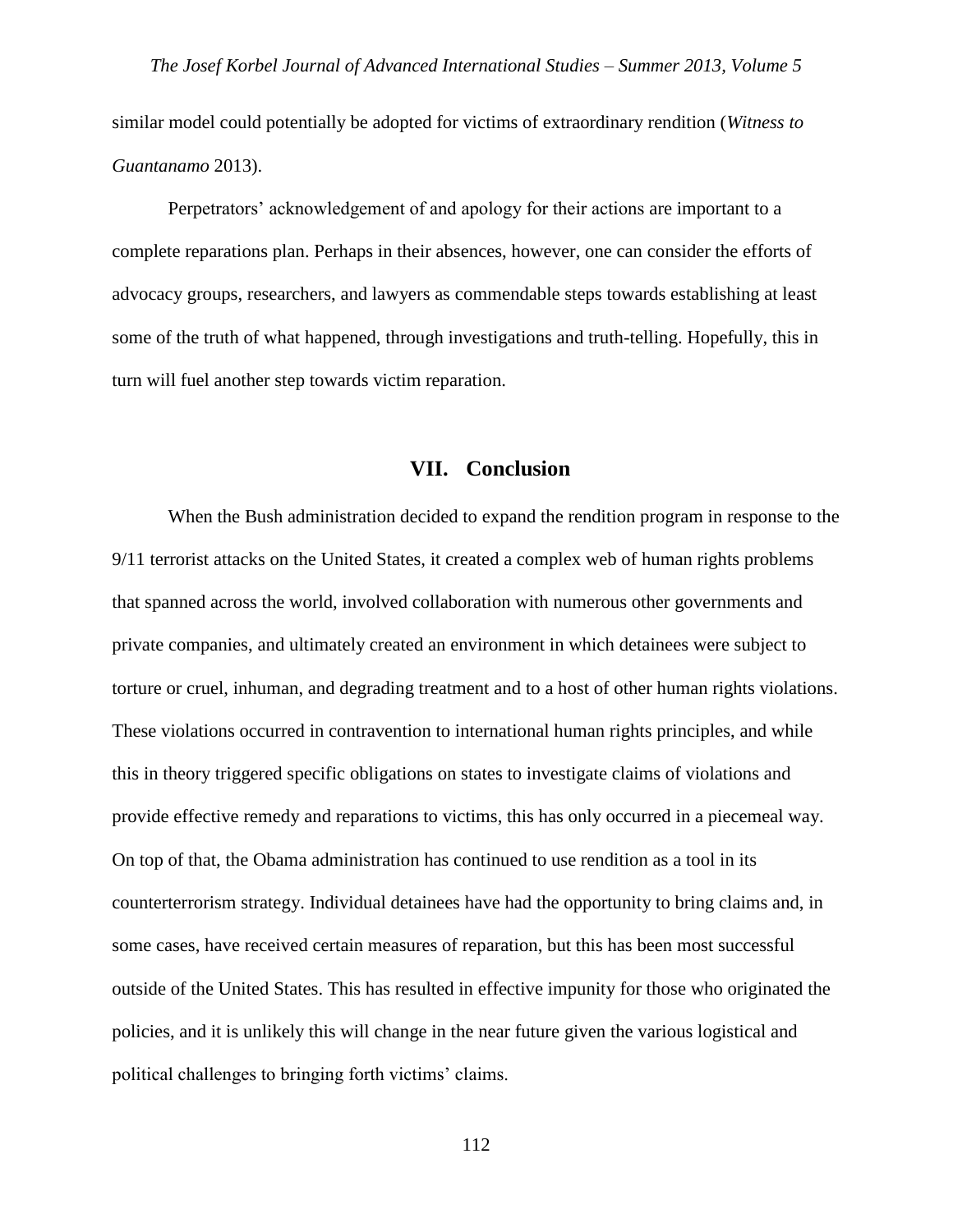All things considered, though, there are still many opportunities for strategic activism on victims' rights. Civil society groups are leveraging their skills to gain an entry point into providing reparations by promoting documentation, truth-seeking, and truth-telling. Also, the progress towards reparations claims outside of the U.S. judicial system is promising in that it provides victims with financial compensation and contributes to the sum of public knowledge about the extraordinary rendition program. These developments will hopefully inspire movement towards similar results in the United States, through the work of lawyers, researchers, activists, and others dedicated to ending impunity for human rights abuses.

#### **References**

- American Civil Liberties Union. 2012. "FAQ: The Covenant on Civil and Political Rights." August.<http://www.aclu.org/human-rights/faq-covenant-civil-political-rights-iccpr> (April 20, 2013).
- Amnesty International USA. 2013. "Extraordinary Rendition, 'Disappearances' and Secret Detention." *Security and Human Rights | Illegal and Indefinite Detention.* [http://www.amnestyusa.org/our-work/issues/security-and-human-rights/illegal-and](http://www.amnestyusa.org/our-work/issues/security-and-human-rights/illegal-and-indefinite-detention/extraordinary-rendition-disappearances-and-secret-det)[indefinite-detention/extraordinary-rendition-disappearances-and-secret-det](http://www.amnestyusa.org/our-work/issues/security-and-human-rights/illegal-and-indefinite-detention/extraordinary-rendition-disappearances-and-secret-det) (May 15, 2013).
- Baumann, Nick. 2013. "One Amusing Tidbit from the CIA Rendition Lawsuit Documents." *Mother Jones*. September 2. [http://www.motherjones.com/mojo/2011/09/cia-rendition](http://www.motherjones.com/mojo/2011/09/cia-rendition-lawsuit-documents)[lawsuit-documents](http://www.motherjones.com/mojo/2011/09/cia-rendition-lawsuit-documents) (April 15, 2013).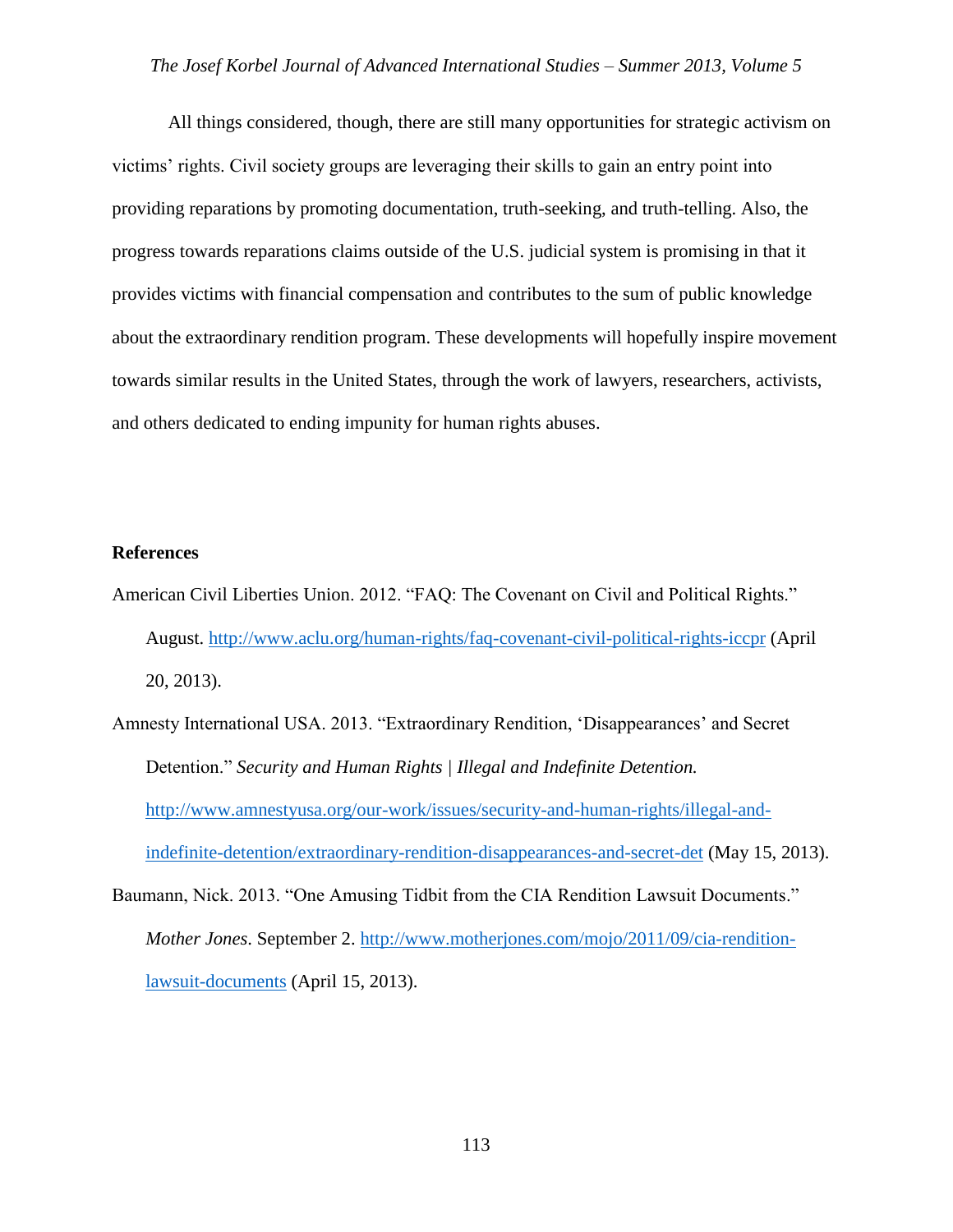- Blakely, Ruth, and Sam Raphael. 2013. "The Obama Administration." *The Rendition Project* <http://www.therenditionproject.org.uk/the-issues/obama-administration.html> (June 19, 2013).
- *CBC News*. 2007. "Ottawa reaches \$10M settlement with Arar." *CBC News.* January 25. <http://www.cbc.ca/news/canada/story/2007/01/25/arar-harper.html> (June 21, 2013).
- Convention against Torture and Other Cruel, Inhuman or Degrading Treatment or Punishment, G. A. Res. 46, U.N. GAOR, 39th Sess., at 197, U.N. Doc. A/39/708 (1984).
- Convention for the Protection of Human Rights and Fundamental Freedoms, Nov. 4, 1950, Europ.T.S. No. 5; 213 U.N.T.S. 221.
- The Constitution Project. 2013. *The Report of the Constitution Project's Task Force on Detainee Treatment.* Washington, DC: The Constitution Project.
- Cullinan, Sarah*.* 2001. *Torture Survivors' Perceptions of Reparation*. Surrey: The REDRESS Trust.
- de Greiff, Pablo. 2008. "Addressing the Past: Reparations for Gross Human Rights Abuses." In *Civil War and the Rule of Law: Security, Development and the Rule of Law*, eds. Agneès Hurwitz and Huang Reyk. Boulder: Lynne Rienner, 163 -189.
- Emmerson, Ben. 2013. *Report of the Special Rapporteur on the Promotion and Protection of Human Rights and Fundamental Freedoms while Countering Terrorism.* Geneva: United Nations Office of the High Commissioner for Human Rights.
- European Committee of Human Rights and Fundamental Freedoms. 1950. *Convention for the Protection of Human Rights and Fundamental Freedoms*. 4 November. No. 5; 213 U.N.T.S. 221.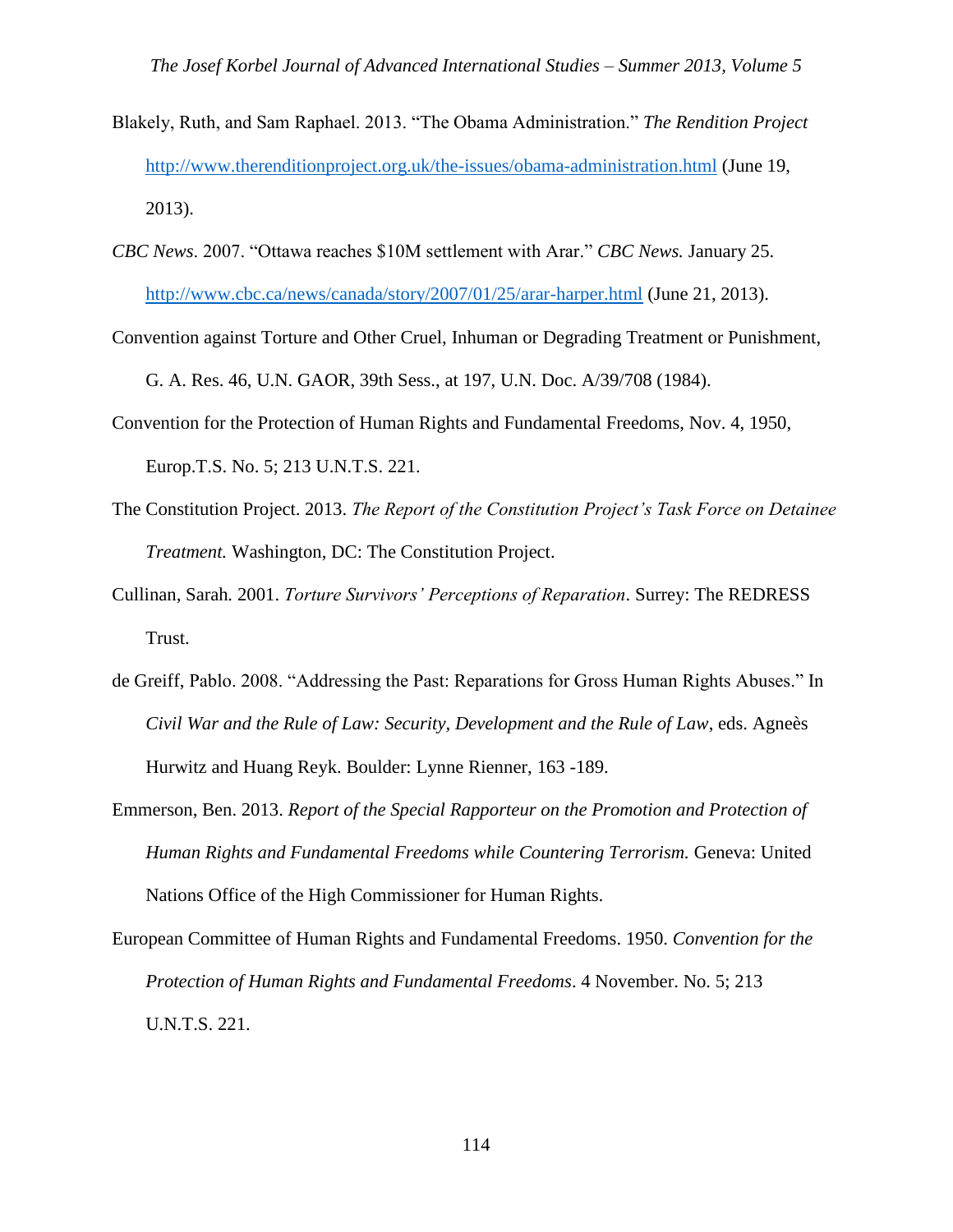- European Court of Human Rights*.* 2013. "Factsheet: Expulsions and Extraditions." *The European Court of Human Rights*. [http://www.echr.coe.int/Documents/FS\\_](http://www.echr.coe.int/Documents/FS_%20%20%20%20%20%20%20Expulsions_Extraditions_ENG.pdf)  Expulsions Extraditions ENG.pdf (June 19, 2013).
- ----------------- 2012. *Khaled El-Masri v. The Former Yugoslav Republic of Macedonia* (App no. 39630/09).
- Finn, Peter, and Julie Tate. 2011. "N.Y. billing dispute reveals details of secret CIA rendition flights." *The Washington Post*. August 31. [http://www.washingtonpost.com/world/national](http://www.washingtonpost.com/world/national-security/ny-billing-dispute-reveals-details-of-secret-cia-rendition-flights/2011/08/30/gIQAbggXsJ_story.html)[security/ny-billing-dispute-reveals-details-of-secret-cia-rendition](http://www.washingtonpost.com/world/national-security/ny-billing-dispute-reveals-details-of-secret-cia-rendition-flights/2011/08/30/gIQAbggXsJ_story.html)[flights/2011/08/30/gIQAbggXsJ\\_story.html](http://www.washingtonpost.com/world/national-security/ny-billing-dispute-reveals-details-of-secret-cia-rendition-flights/2011/08/30/gIQAbggXsJ_story.html) (June 19, 2013).
- Guttierez, Brad A., Sarah DeCristofaro, and Michael Woods. 2011. "What Americans Think of International Humanitarian Law." *International Review of the Red Cross.* 93 (December): 1009-1034.
- Hafetz, Jonathan. 2013. "U.S. Rendition Program: First Steps Toward Accountability." *World Politics Review*. February 13. [http://www.worldpoliticsreview.com/articles/12713/u-s](http://www.worldpoliticsreview.com/articles/12713/u-s-rendition-program-first-steps-toward-accountability)[rendition-program-first-steps-toward-accountability](http://www.worldpoliticsreview.com/articles/12713/u-s-rendition-program-first-steps-toward-accountability) (April 29, 2013).
- Inter-American Commission on Human Rights. 2010. "Press Release: IACHR Deplores Forced Transfer of Guantanamo Detainee." *Inter-American Commission on Human Rights*. August 3. [www.cidh.oas.org/Comunicados/English/2010/75-10eng.htm](http://www.cidh.oas.org/Comunicados/English/2010/75-10eng.htm) (June 19, 2013).
- International Covenant on Civil and Political Rights, Dec. 16, 1966, S. Treaty Doc. No. 95-20, 6 I.L.M. 368 (1967), 999 U.N.T.S. 171.
- Margulies, Joseph. 2012. "Abu Zubaydah, the Man Justice has Forgotten." *Los Angeles Times*. May 16. [http://articles.latimes.com/2012/may/16/opinion/la-oe-margulies-guantanamo](http://articles.latimes.com/2012/may/16/opinion/la-oe-margulies-guantanamo-torture-zubaydah-20120516)[torture-zubaydah-20120516](http://articles.latimes.com/2012/may/16/opinion/la-oe-margulies-guantanamo-torture-zubaydah-20120516) (June 19, 2013).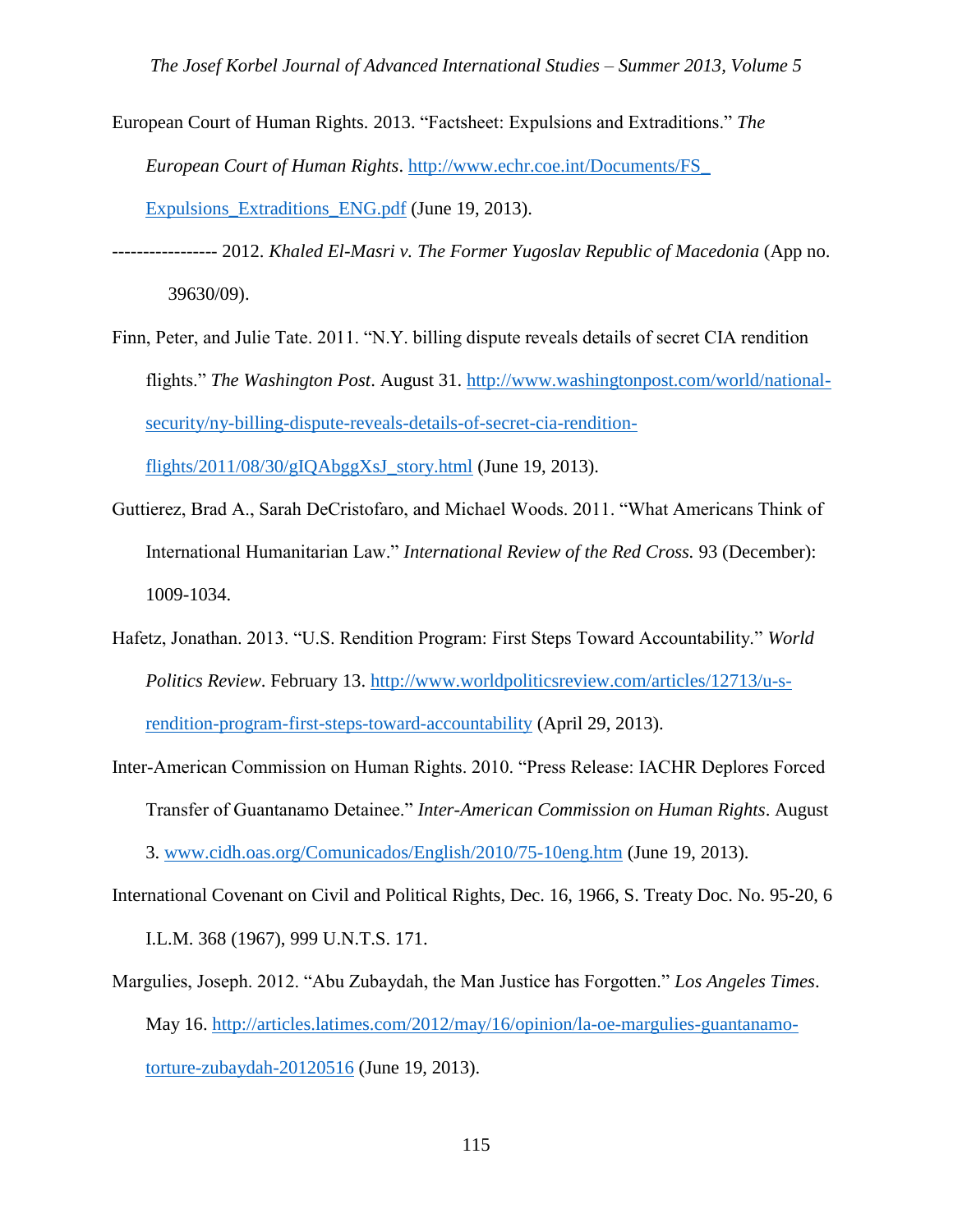*The New York Times*. 2013. "The Guantanamo Docket: Abu Zubaydah." *The New York Times.* <http://projects.nytimes.com/guantanamo/detainees/10016-abu-zubaydah> (April 28, 2013).

Obama, Barack. 2009. Ensuring Lawful Interrogations, *Federal Register,* vol. 74, no. 4893.

- O'Connor, Dennis. 2006. *Report of the Events Relating to Maher Arar: Analysis and Recommendation*s. Ottawa: Commission of Inquiry into the Actions of Canadian Officials in Relation to Maher Arar.
- Office of the United Nations High Commissioner for Human Rights. 2011. *Interpretation of Torture in the Light of the Practice of Jurisprudence of International Bodie*s. Geneva: United Nations Office of the High Commissioner for Human Rights.
- ------------------. 2013. "The United Nations Voluntary Fund for Victims of Torture What the Fund Is." *Office of the United Nations High Commissioner for Human Rights.* [http://www.ohchr.org/EN/Issues/Torture /UNVFT/Pages/WhattheFundis.aspx](http://www.ohchr.org/EN/Issues/Torture%20/UNVFT/Pages/WhattheFundis.aspx) (May 16, 2013).
- Open Society Justice Initiative*.* 2013. *Globalizing Torture: CIA Secret Detention and Extraordinary Rendition*. New York: Open Society Foundations.
- Priest, Dana, and Barton Gellman. 2002. "U.S. Decries Abuse but Defends Interrogation." *The Washington Post*. December 26. [http://www.washingtonpost.com/wp](http://www.washingtonpost.com/wp-dyn/content/article/2006/06/09/AR2006060901356_pf.html)[dyn/content/article/2006/06/09/AR2006060901356\\_pf.html](http://www.washingtonpost.com/wp-dyn/content/article/2006/06/09/AR2006060901356_pf.html) (April 8, 2013).
- Reprieve. 2013. "Cases | Abdul Aziz Naji." *Reprieve*. [http://www.reprieve.org.uk/cases](http://www.reprieve.org.uk/cases%20/abdulaziznaji/)  [/abdulaziznaji/](http://www.reprieve.org.uk/cases%20/abdulaziznaji/) (June 19, 2013).
- Satterthwaite, Margaret L. 2006. "Rendered Meaningless: Extraordinary Rendition and the Rule of Law." Working Paper. New York University School of Law.